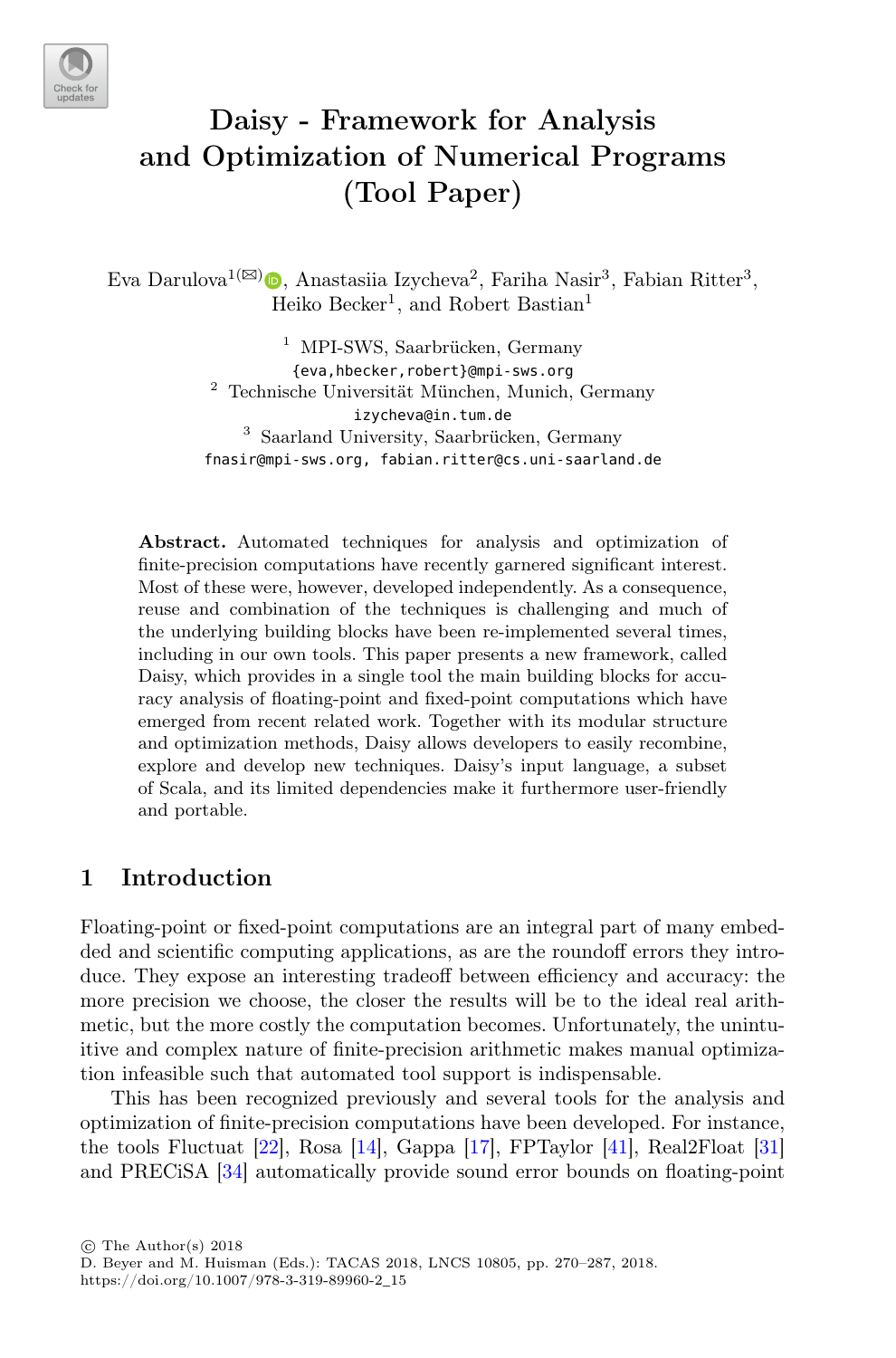(and some also on fixed-point) roundoff errors. Such a static error analysis is a pre-requisite for any optimization technique providing rigorous results, such as recent ones which choose a mixed-precision assignment [\[10\]](#page-15-1) or an errorminimizing rewriting of the non-associative finite-precision arithmetic [\[15](#page-15-2),[37\]](#page-17-1).

Many of these techniques are complementary. The static analysis techniques have different strengths, weaknesses, and accuracy/efficiency tradeoffs, and optimization techniques should ideally be combined for best results [\[16\]](#page-16-4). However, today's techniques are mostly developed independently, resulting in reimplementations and making re-combination and re-use challenging and timeconsuming.

In this paper, we present the framework Daisy for the analysis and optimization of finite-precision computations. In contrast to previous work, we have developed Daisy from the ground up to be modular, and thus easily extensible. Daisy is being actively developed and currently already provides many of today's state-of-the-art techniques — all in one tool. In particular, it provides dataflow- as well as optimization-based sound roundoff error analysis, support for mixed-precision and transcendental functions, rewriting optimization, interfaces to several SMT solvers and code generation in Scala and C. Daisy furthermore supports both floating-point and fixed-point arithmetic (whenever the techniques do), making it generally applicable to both scientific computing and embedded applications.

Daisy is aimed at tool developers as well as non-expert users. To make it userfriendly, we adopt the input format of Rosa, which is a real-valued functional domain-specific language in Scala. Unlike other tools today, which have custom input formats  $[41]$  $[41]$  or use prefix notation  $[12]$  $[12]$ , Daisy's input is easily human readable $<sup>1</sup>$  $<sup>1</sup>$  $<sup>1</sup>$  and natural to use.</sup>

Daisy is itself written in the Scala programming language [\[35](#page-16-5)] and has limited and optional dependencies, making it portable and easy to install. Daisy's main design goals are code readability and extensibility, and not necessarily performance. We demonstrate with our experiments that roundoff errors computed by Daisy are nonetheless competitive with state-of-the-art tools with reasonable running times.

Daisy has replaced Rosa for our own development, and we are happy to report that simple extensions (e.g. adding support for fused multiply-add operations) were integrated quickly by MSc students previously unfamiliar with the tool.

*Contributions.* We present the new tool Daisy which *integrates* several techniques for sound analysis and optimization of finite-precision computations:

- static dataflow analysis for finite-precision roundoff errors [\[14\]](#page-15-0) with mixedprecision support and additional support for the dReal SMT solver [\[21](#page-16-6)],
- FPTaylor's optimization-based absolute error analysis [\[41\]](#page-17-0),
- transcendental function support, for dataflow analysis following [\[13\]](#page-15-4),
- interval subdivision, used by Fluctuat [\[22\]](#page-16-0) to obtain tighter error bounds,
- rewriting optimization based on genetic programming [\[15\]](#page-15-2).

<span id="page-1-0"></span> $1$  We realize a preference for prefix or infix notation is personal.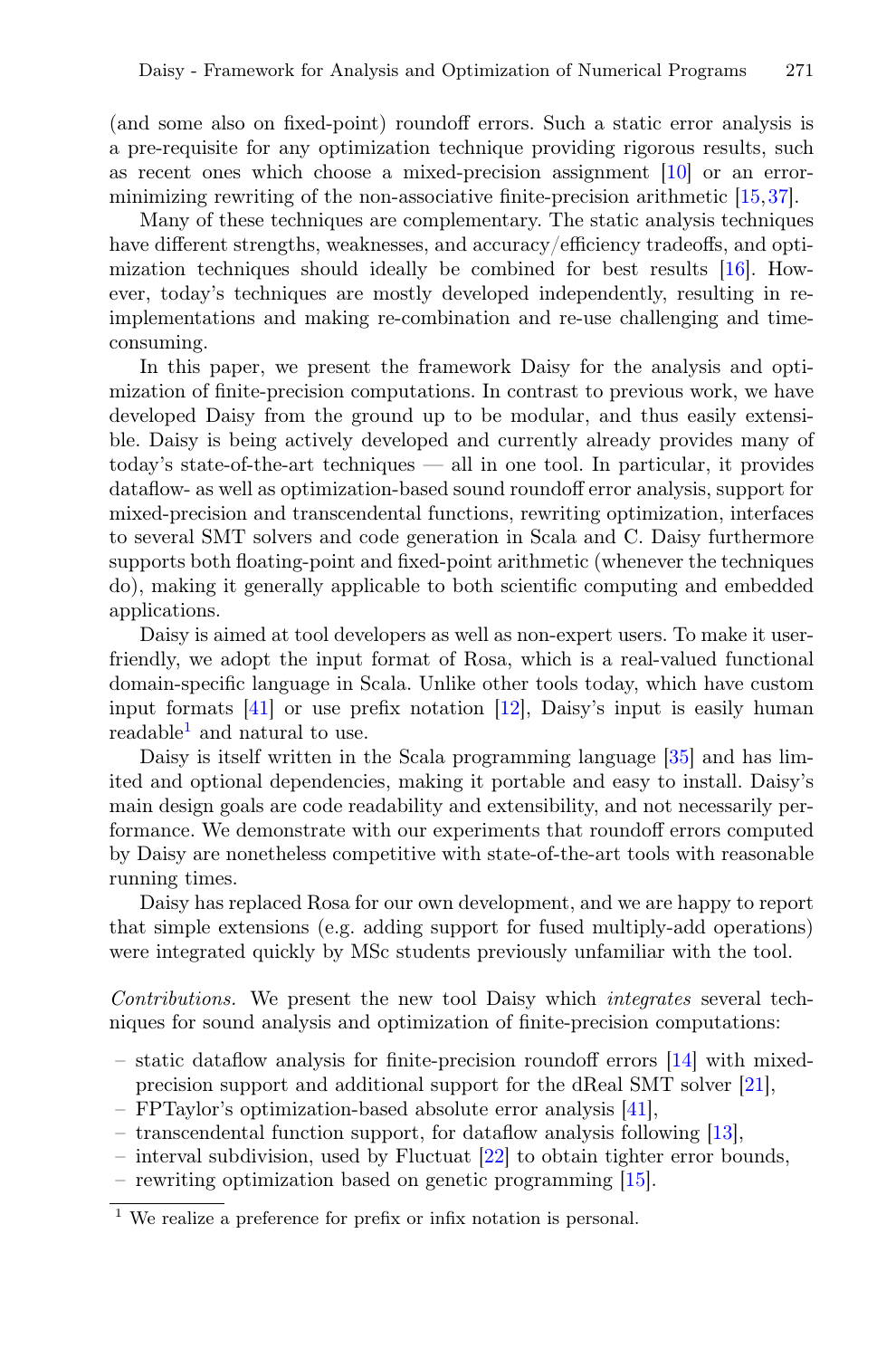We show in Sect. [5](#page-10-0) that results computed by Daisy are competitive. The code is available open-source at [https://github.com/malyzajko/daisy.](https://github.com/malyzajko/daisy)

We focus primarily on *sound* verification techniques. The goal of this effort is not to develop the next even more accurate technique, rather to consolidate existing ones and to provide a solid basis for further research. Other efforts related to Daisy, which have been described elsewhere and which we do not focus on here are the generation and checking of formal certificates [\[4](#page-15-5)], relative error computation [\[26\]](#page-16-7), and mixed-precision tuning [\[16](#page-16-4)].

## 2 User's Guide: An Overview of Daisy

We first introduce Daisy's functionality from a user's perspective, before reviewing background in roundoff error analysis (Sect. [3\)](#page-4-0) and then describing the developer's view and the internals of Daisy (Sect. [4\)](#page-7-0).

*Installation.* Daisy is set up with the simple build tool (sbt) [\[30\]](#page-16-8), which takes care of installing all Scala-related dependencies fully automatically. This basic setup was successfully tested on Linux, macOS and Windows. Some of Daisy's functionality requires additional libraries, which are also straight-forward to install: the Z3 and dReal SMT-solvers [\[19](#page-16-9),[21\]](#page-16-6), and the MPFR arbitrary-precision library [\[20\]](#page-16-10). Z3 works on all platforms, we have tested MPFR on Linux and Mac, and dReal on Linux.

*Input Specification Language.* The input to Daisy is a source program written in a real-valued specification language; Fig. [1](#page-2-0) shows an example nonlinear embedded controller [\[15\]](#page-15-2). The specification language is not executable (as real-valued computation is infeasible), but it is a proper subset of Scala. The **Real** data type is implemented with Scala's dedicated support for numerical types.

Each input program consists of a number of functions which are handled by Daisy separately. In the function's precondition (the **require** clause), the user

```
import daisy.lang._; import Real._;
object RigidBody {
 def rigidBody(x1: Real, x2: Real, x3: Real): Real = {
   require(-15.0 <= x1 & x1 <= 15 & -15.0 <= x2 & x2 <= 15.0 &
    -15.0 \le x3 & x3 \le x1 + (-1e-5)-x1*x2 - 2*x2*x3 - x1 - x3\} ensuring(res => res +/- 1.75e-13)
}
```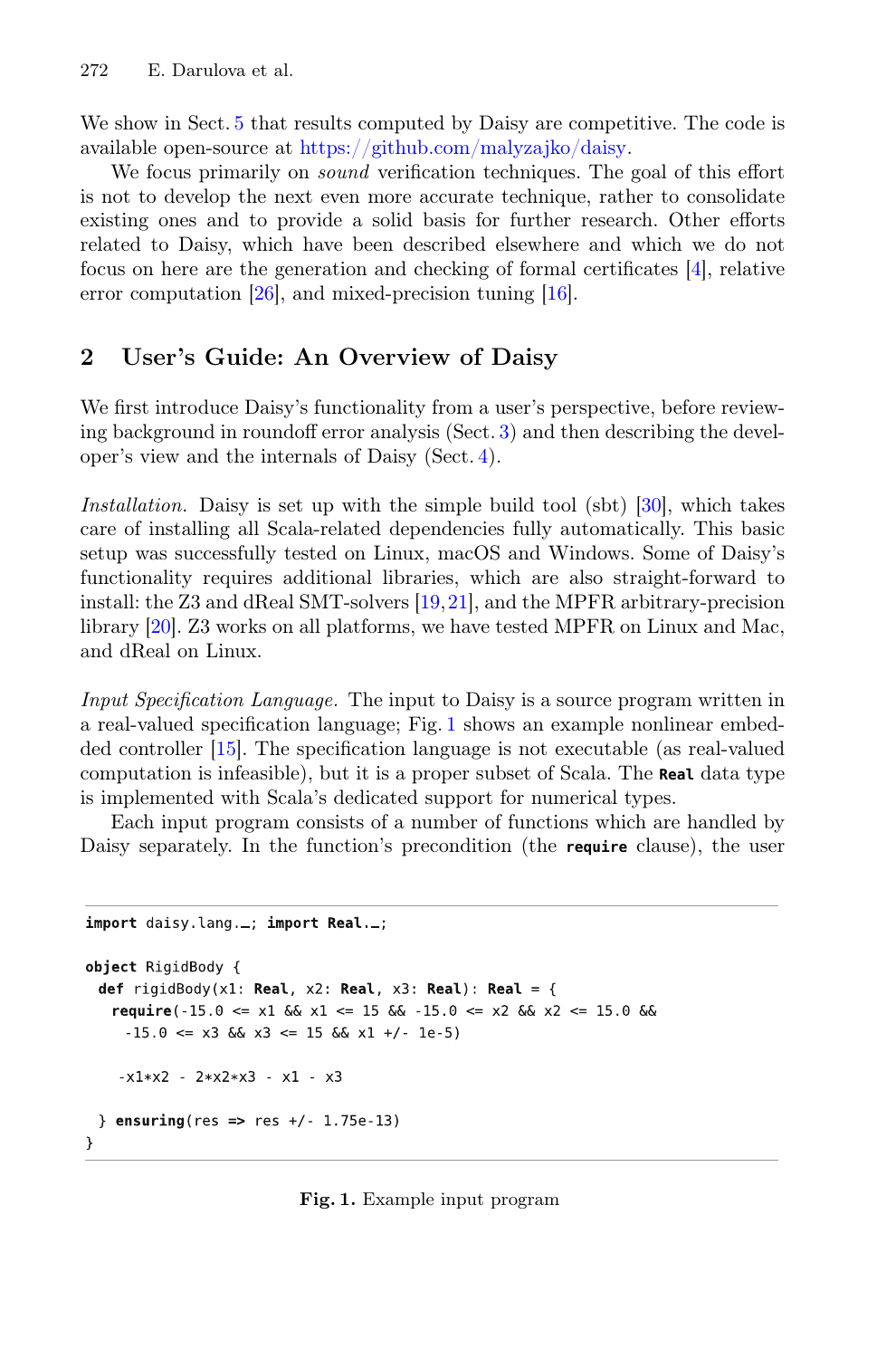provides the ranges of all input variables<sup>[2](#page-3-0)</sup>. In addition, Daisy allows to specify an initial error (beyond only roundoff) on input variables with the notation  $x1 +/- 1e-5$  as well as additional (non-interval) constraints, e.g.  $x1 + x2 \le 100$ .

The function body consists of a numerical expression with possibly local variable declarations. Daisy supports arithmetic  $(+, -, *, /, \sqrt{)}$ , the standard transcendental functions (sin, cos, tan, log, exp) as well as fused multiply-add (FMA). Daisy currently does not support conditionals and loops; we discuss the challenges and possible future avenues in Sect. [6.](#page-13-0) The (optional) postcondition in the **ensuring** clause specifies the result's required accuracy in terms of worst-case absolute roundoff error. For our controller, this information may be for instance determined from the specification of the system's sensors or the analysis of the controller's stability [\[32](#page-16-11)].

*Main Functionality.* The main mode of interaction with Daisy is through a command-line interface. Here we review Daisy's main features through the most commonly used command-line options. Brackets denote a choice and curly braces optional parameters. For more options and more fine-grained settings, run --help.

The main feature of Daisy is the analysis of finite-precision roundoff errors. For this, Daisy provides several methods:

```
--analysis=[dataflow:opt:relative] {--subdiv}
```
Daisy supports forward dataflow analysis (as implemented in Rosa, Fluctuat and Gappa) and an optimization-based analysis (as implemented in FPTaylor and Real2Float). These methods compute absolute error bounds, and whenever a relative error can be computed, it is also reported. Daisy also supports a dedicated relative error computation [\[26](#page-16-7)] which is often more accurate, but also more expensive. All methods can be combined with interval subdivision, which can provide tighter error bounds at the expense of larger running times. We explain these analyses in more detail in Sect. [3.](#page-4-0)

Accuracy and correspondingly cost of both dataflow and optimization-based analysis can be adjusted by choosing the method which is used to bound ranges:

```
--rangeMethod=[interval:affine:smt] {--solver=[z3, dReal]}
```
With the smt option, the user can select between currently two SMT solvers, which have to be installed separately. For dataflow analysis, one can also select the method for bounding errors: --errorMethod=[interval, affine].

Daisy performs roundoff error analysis by default w.r.t. to uniform double floating-point precision, but it also supports various other floating-point and fixed-point precisions:

--precision=[Fixed8:Fixed16:Fixed32:Float16:Float32:Float64:Quad:QuadDouble]

<span id="page-3-0"></span><sup>2</sup> The magnitude of roundoff errors depends on the magnitude of all intermediate expressions; in general, with unbounded ranges, roundoff errors are also unbounded.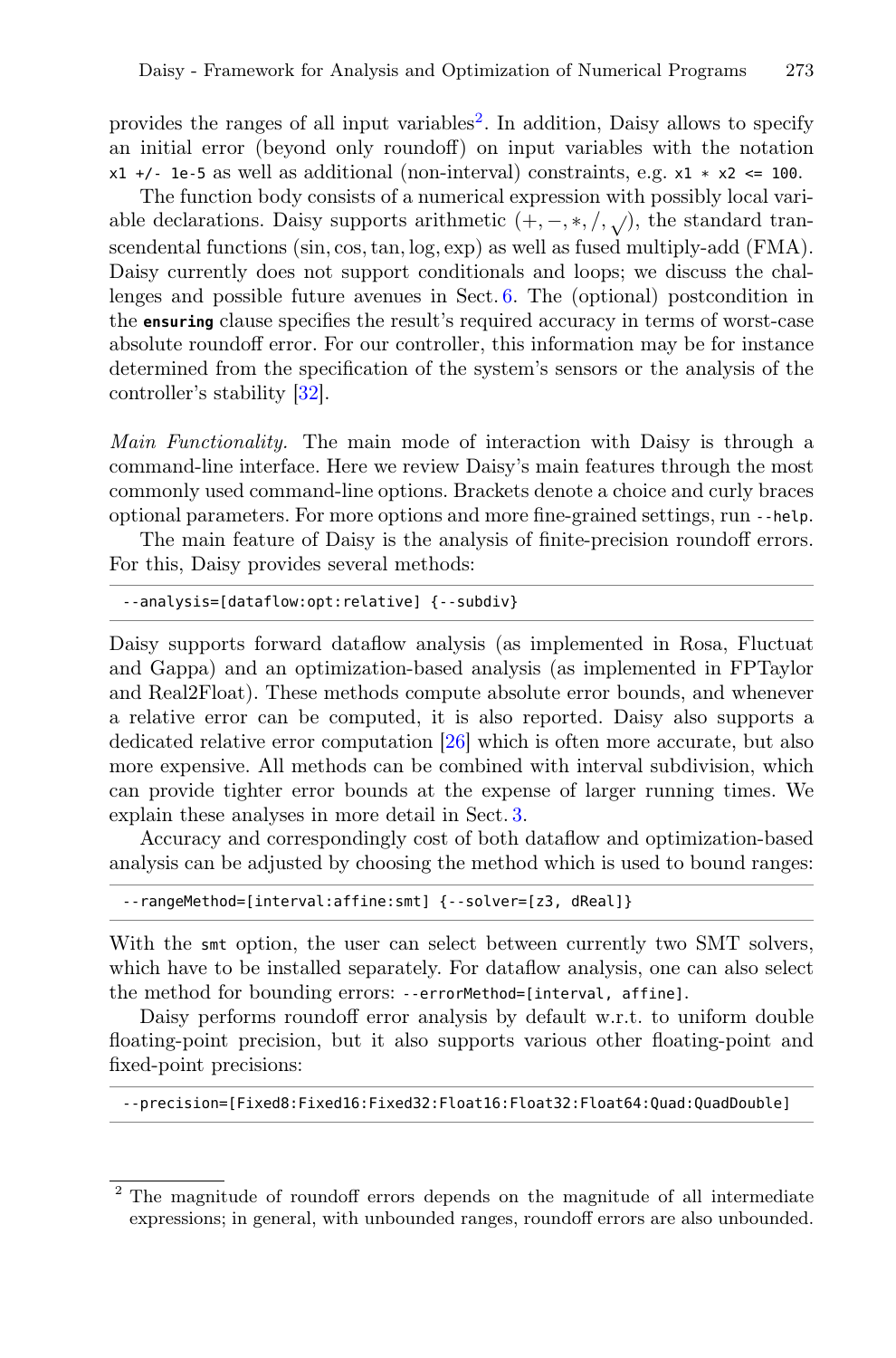Mixed-precision, i.e. choosing different precisions for different variables, is supported by providing a mapping from variables to precisions in a separate file (--mixed-precision=file).

Finite-precision arithmetic is not associative, i.e. different rewritings, even though they are equivalent under a real-valued semantics, will exhibit different roundoff errors. The --rewrite optimization [\[15\]](#page-15-2) uses genetic search to find a rewriting for which it can show the smallest roundoff error.

Daisy prints the analysis result to the terminal. If a postcondition is specified, but the computed error does not satisfy it, Daisy also prints a warning. Optionally, the user can also choose to generate executable code (--codegen) in Scala or C, which is especially useful for fixed-point arithmetic, as Daisy's code generator includes all necessary bit shifts.

Static analysis computes a sound over-approximation of roundoff errors, but an under-approximation can also be useful, e.g. to estimate how big the overapproximation of static analysis is. This is provided by the --dynamic analysis in Daisy which runs a program in the finite precision of interest and a higherprecision version side-by-side. For this, the MPFR library is required.

*Online Interface.* We also provide an online interface for Daisy, which allows one to quickly try it out, although it does not yet support all the options: [daisy.mpi-sws.org,](http://www.daisy.mpi-sws.org) see the screenshot in Fig. [2.](#page-4-1)



<span id="page-4-1"></span>Fig. 2. Screenshot of Daisy's online interface

# <span id="page-4-0"></span>3 Theoretical Foundations

Before describing the inner architecture of Daisy, we review necessary background on finite-precision arithmetic and static analysis of their roundoff errors.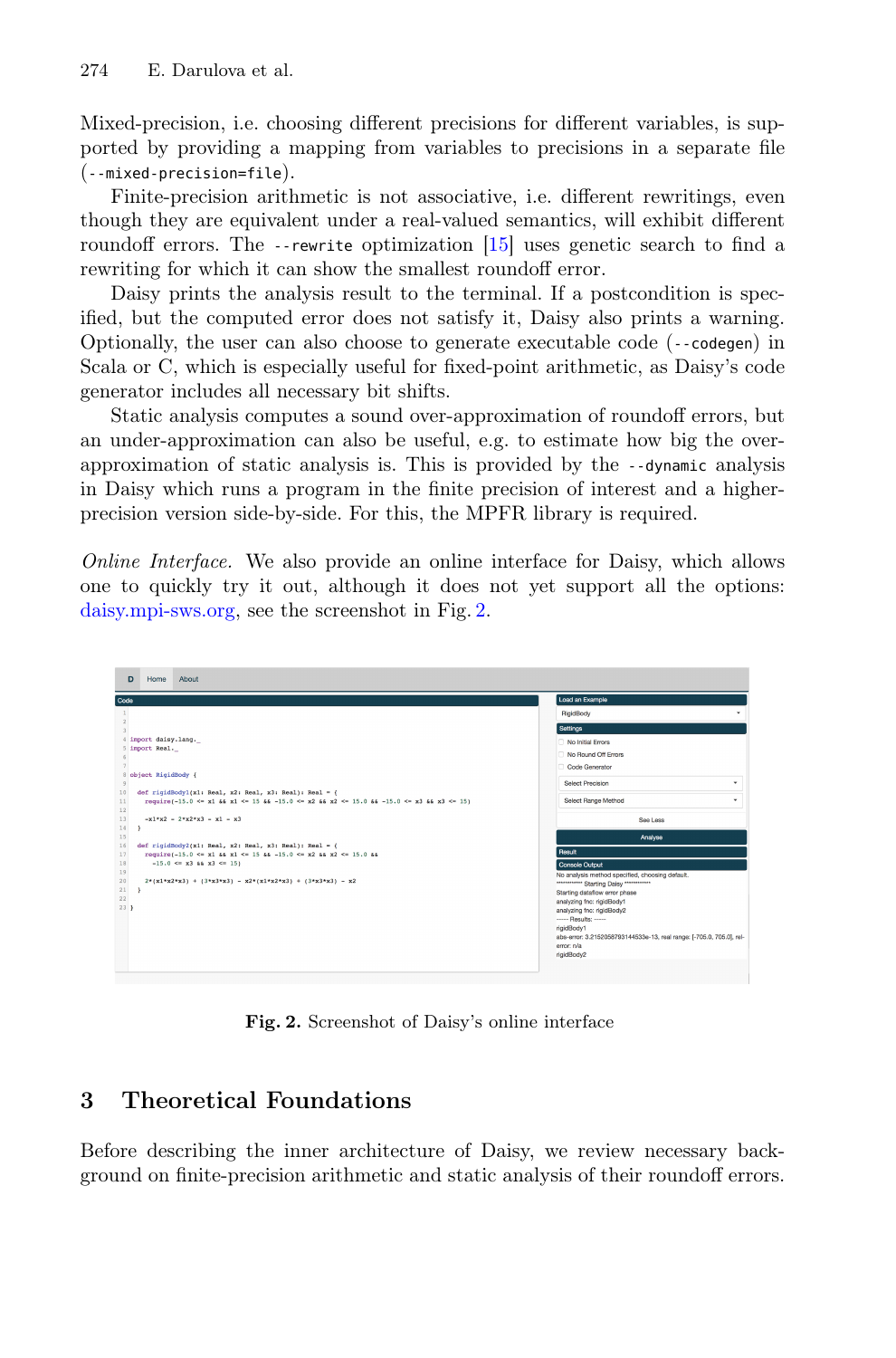Floating-Point Arithmetic. One of the most commonly used finiteprecision representations is floating-point arithmetic, which is standardized by IEEE754 [\[24](#page-16-12)]. The standard defines several precisions as well as rounding operators; here we will consider the most commonly used ones, i.e. single and double precision with operations in rounding-to-nearest mode. Then, arithmetic operations satisfy the following abstraction:

<span id="page-5-0"></span>
$$
x \circ_{fl} y = (x \circ y)(1 + e) + d , |e| \le \epsilon_m, |d| \le \delta_m
$$
 (1)

where  $\circ \in +, -, *, /$  and  $\circ_{fl}$  denotes the respective floating-point version. Square root follows similarly, and unary minus does not introduce roundoff errors. The machine epsilon  $\epsilon_m$  bounds the maximum relative error for so-called normal values. Roundoff errors of subnormal values, which provide gradual underflow, are expressed as an absolute error, bounded by  $\delta_m$ .  $\epsilon_m = 2^{-24}, \delta_m = 2^{-150}$  and  $\epsilon_m = 2^{-53}$   $\delta_m = 2^{-1075}$  for single and double precision respectively.  $\epsilon_m = 2^{-53}, \delta_m = 2^{-1075}$  for single and double precision, respectively.<br>Higher precisions are usually implemented in software libraries

Higher precisions are usually implemented in software libraries on top of standard double floating-point precision [\[2](#page-15-6)]. Daisy supports quad and quaddouble precision, where we assume  $\epsilon_m = 2^{-113}$  and  $\epsilon_m = 2^{-211}$ , respectively.<br>Depending on the library  $\delta_m$  may or may not be defined and Daisy can be Depending on the library,  $\delta_m$  may or may not be defined, and Daisy can be adjusted accordingly.

Static analyses usually use this abstraction of floating-point arithmetic, as bit-precise reasoning does not scale, and furthermore is unsuitable for computing roundoff errors w.r.t. continuous real-valued semantics (note that Eq. [1](#page-5-0) is also real-valued). The abstraction furthermore only holds in the absence of not-anumber special values (NaN) and infinities. Daisy's static analysis detects such cases automatically and reports them as errors.

Fixed-Point Arithmetic. Floating-point arithmetic requires dedicated support, either in hardware or software, and depending on the application this support may be too costly. An alternative is fixed-point arithmetic which can be implemented with integers only, but which in return requires that the radix point alignments are precomputed at compile time. While no standard exists, fixed-point values are usually represented by bit vectors with an integer and a fractional part, separated by an implicit radix point. At runtime, the alignments are then performed by bit-shift operations. These shift operations can also be handled by special language extensions for fixed-point arithmetic [\[25](#page-16-13)]. For more details see [\[1](#page-15-7)], whose fixed-point semantics we follow. We use truncation as the rounding mode for arithmetic operations. The absolute roundoff error at each operation is determined by the fixed-point format, i.e. the (implicit) number of fractional bits available, which in turn can be computed from the range of possible values at that operation.

Range Arithmetic. The magnitude of floating-point and fixed-point roundoff errors depends on the magnitudes of possible values. Thus, in order to accurately bound roundoff errors, any static analysis first needs to be able to bound the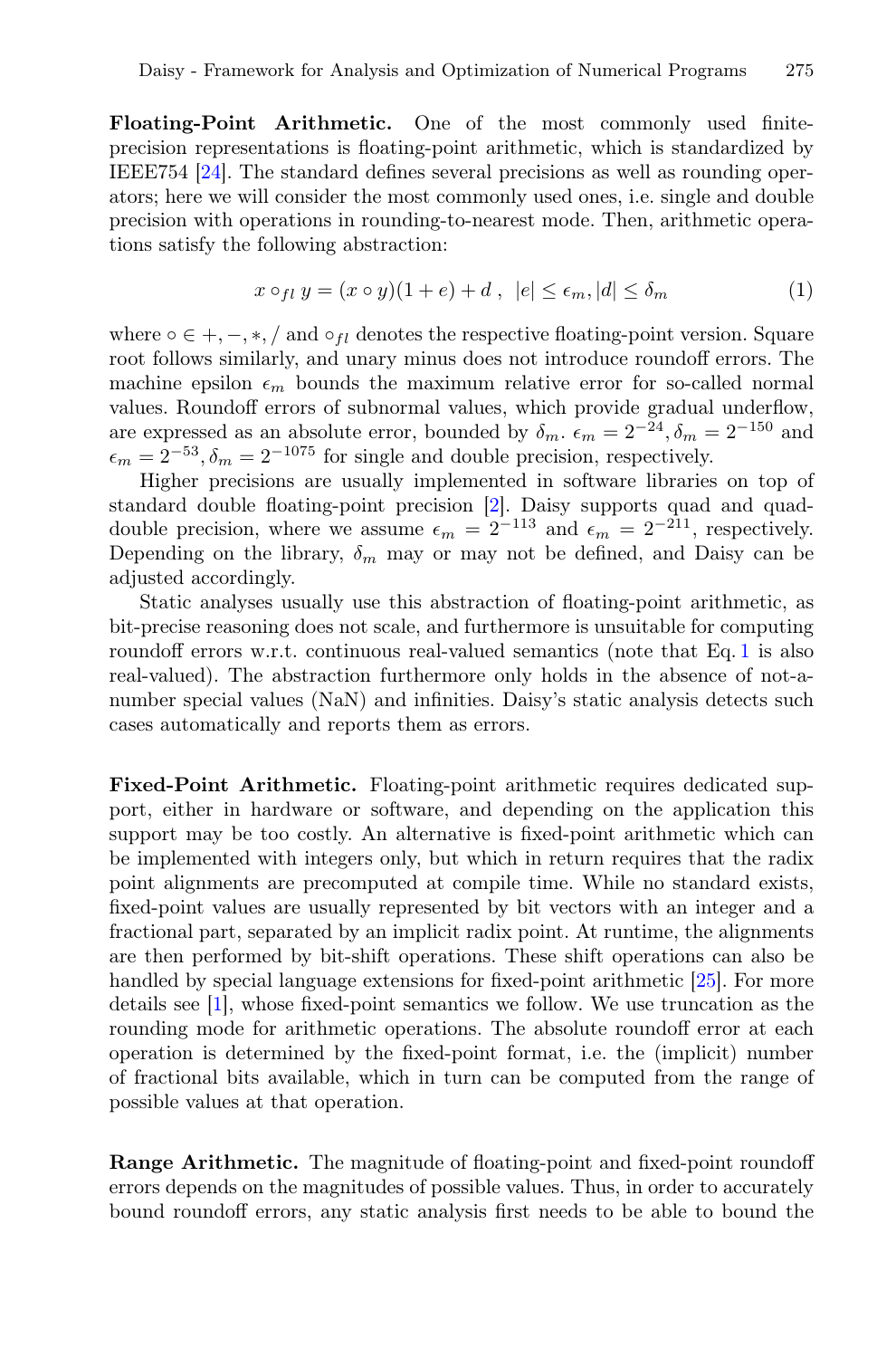ranges of all (intermediate) expressions accurately, i.e. tightly. Different range arithmetics have been developed and each has a different accuracy/efficiency tradeoff. Daisy supports interval [\[33](#page-16-14)] and affine arithmetic [\[18\]](#page-16-15) as well as a more accurate, but also more expensive, combination of interval arithmetic and SMT [\[14](#page-15-0)].

Interval arithmetic (IA) [\[33](#page-16-14)] is an efficient choice for range estimation, which computes a bounding interval for each basic operation  $\circ \in \{+, -, *, /\}$  as

$$
[x_0, x_1] \circ [y_0, y_1] = [\min(x \circ y), \max(x \circ y)], \text{ where } x \in [x_0, x_1], y \in [y_0, y_1]
$$

and analogously for square root. Interval arithmetic cannot track correlations between variables (e.g.  $x - x \neq [0, 0]$ ), and thus can introduce significant overapproximations of the true ranges, especially when the computations are longer.

Affine arithmetic (AA) [\[18\]](#page-16-15) tracks *linear* correlations by representing possible values of variables as affine forms:

$$
\hat{x} = x_0 + \sum_{i=1}^n x_i \epsilon_i, \quad \text{where } \epsilon_i \in [-1, 1]
$$

where  $x_0$  denotes the central value (of the represented interval) and each *noise term*  $x_i \epsilon_i$  denotes a deviation from this central value. The range represented by an affine form is computed as  $[\hat{x}]=[x_0 - rad(\hat{x}), x_0 + rad(\hat{x})],$  $rad(\hat{x}) = \sum_{i=1}^{n} |x_i|$ . Linear operations are performed term-wise and are com-<br>puted exactly whereas nonlinear ones need to be approximated and thus introputed exactly, whereas nonlinear ones need to be approximated and thus introduce over-approximations. Overall, AA can produce tighter ranges in practice (though not universally). In particular, AA is often beneficial when the individual noise terms  $(x_i)$  are small, e.g. when they track roundoff errors.

The over-approximation due to nonlinear arithmetic can be mitigated [\[14](#page-15-0)] by refining ranges computed by IA with a binary search in combination with a SMT solver which supports nonlinear arithmetic such as Z3 [\[19\]](#page-16-9) or dReal [\[21](#page-16-6)].

Static Analysis for Roundoff Error Estimation. The worst-case absolute roundoff error that most static analyses approximate is:

<span id="page-6-0"></span>
$$
\max_{x \in [a,b]} |f(x) - \tilde{f}(\tilde{x})|
$$
\n(2)

where  $[a, b]$  is the range for x given in the precondition, and f and x are a mathematical real-valued arithmetic expression and variable, respectively, and  $f$ and  $\tilde{x}$  their finite-precision counterparts. This definition extends to multivariate f component-wise.

An automated and general estimation of relative errors  $(\frac{|f(x)-f(\tilde{x})|}{|f(x)|})$ , though it may be more desirable, presents a significant challenge today. For instance, when the range of  $f(x)$  includes zero, relative errors are not well defined and this is often the case in practice. For a more thorough discussion, we refer the reader to [\[26\]](#page-16-7); the technique is also implemented within Daisy.

For bounding absolute errors, two main approaches exist today, which we review in the following.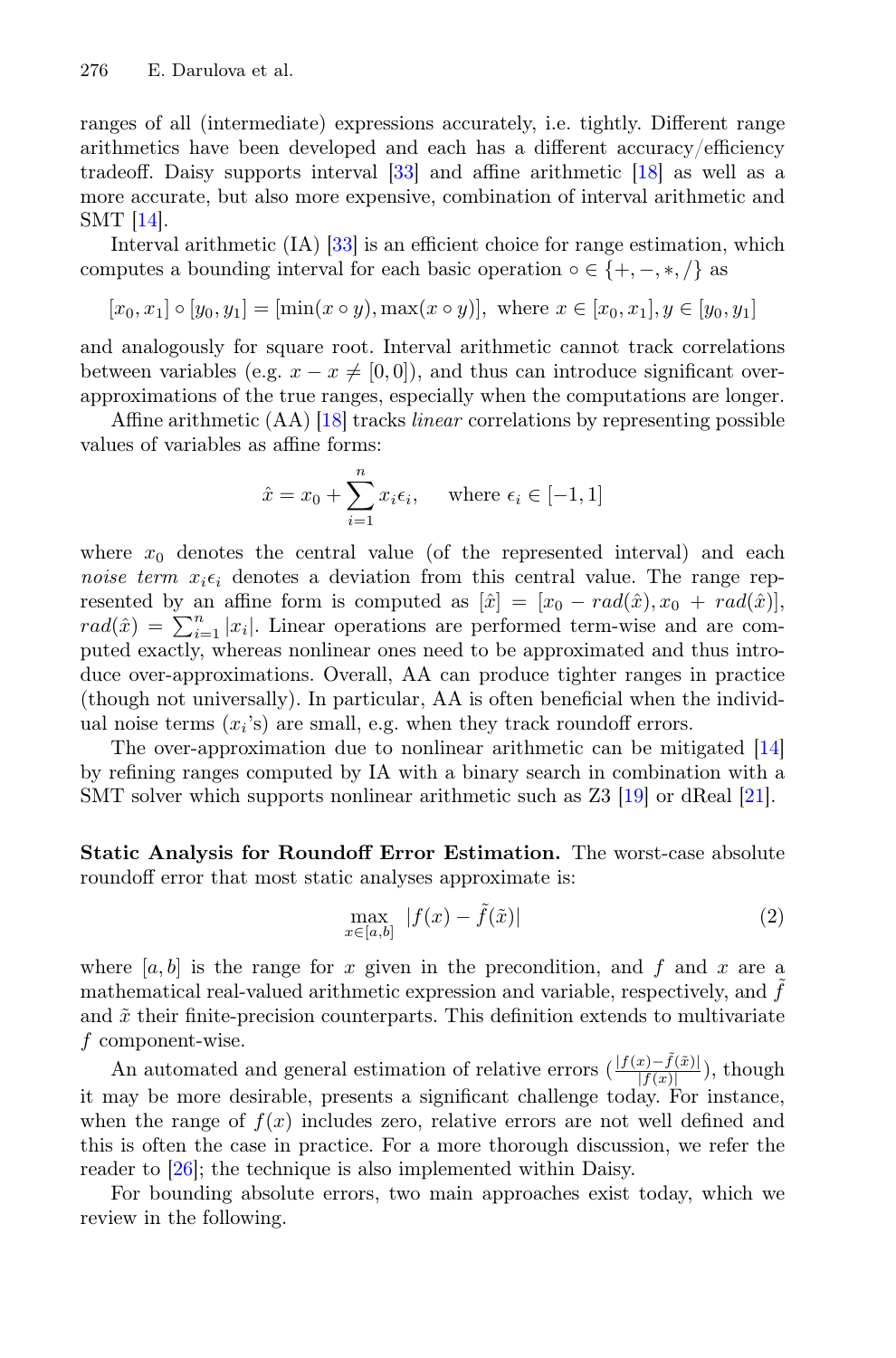*Dataflow Analysis.* One may think that just evaluating a program in interval arithmetic and interpreting the width of the resulting interval as the error bound would be sufficient. While this is certainly a sound approach, it computes too pessimistic error bounds in general. This is especially true if we consider relatively large ranges on inputs; we cannot distinguish which part of the interval width is due to the input interval or due to accumulated roundoff errors.

Thus, dataflow analysis computes roundoff error bounds in two steps, recursively over the abstract syntax tree (AST) of the arithmetic expression:

- 1. *range analysis* computes sound range bounds (for real semantics),
- 2. *error analysis* propagates errors from subexpressions and computes the new worst-case roundoffs using the previously computed ranges.

In practice, these two steps can be performed in a single pass over the AST. A side effect of this separation is that it provides us with a modular approach: we can choose different range arithmetics with different accuracy/efficiency tradeoffs for ranges and errors (and possibly for different parts of a program).

The main challenge of dataflow analysis is to minimize over-approximations due to nonlinear arithmetic (linear arithmetic can be handled well with AA). Previous tools chose different strategies. For instance, Rosa [\[14\]](#page-15-0) employs the combination of interval arithmetic with a non-linear SMT-solver, which we described earlier. Fluctuat [\[22](#page-16-0)], which uses AA for both bounding the ranges as well as the errors, uses interval subdivision. In Fluctuat, the user can designate up to two variables whose input ranges will be subdivided into intervals of equal width. The analysis is performed separately for each and the overall error is then the maximum error over all subintervals. Interval subdivision increases the runtime of the analysis, especially for multivariate functions, and the choice of which variables to subdivide and by how much is usually not straight-forward.

*Optimization-based Analysis.* FPTaylor [\[41](#page-17-0)], Real2Float [\[31\]](#page-16-2) and PRECiSA [\[34\]](#page-16-3), unlike Daisy, Rosa, Gappa and Fluctuat, formulate the roundoff error bounds computation as an optimization problem, where the absolute error expression from Eq. [2](#page-6-0) is to be maximized, subject to interval constraints on its parameters. Due to the discrete nature of floating-point arithmetic, FPTaylor optimizes the continuous, real-valued abstraction from Eq. [1.](#page-5-0) However, this expression is still too complex and features too many variables for optimization procedures in practice.

FPTaylor introduces the Symbolic Taylor approach, where the objective function is simplified using a first order Taylor approximation with respect to e and d (the variables representing roundoff errors at each arithmetic operation). To solve the optimization problem, FPTaylor uses a rigorous branch-and-bound procedure.

#### <span id="page-7-0"></span>4 Developer's Guide: Daisy's Internals

This section provides more details on Daisy's architecture and explains some of our design decisions. Daisy is written in the Scala programming language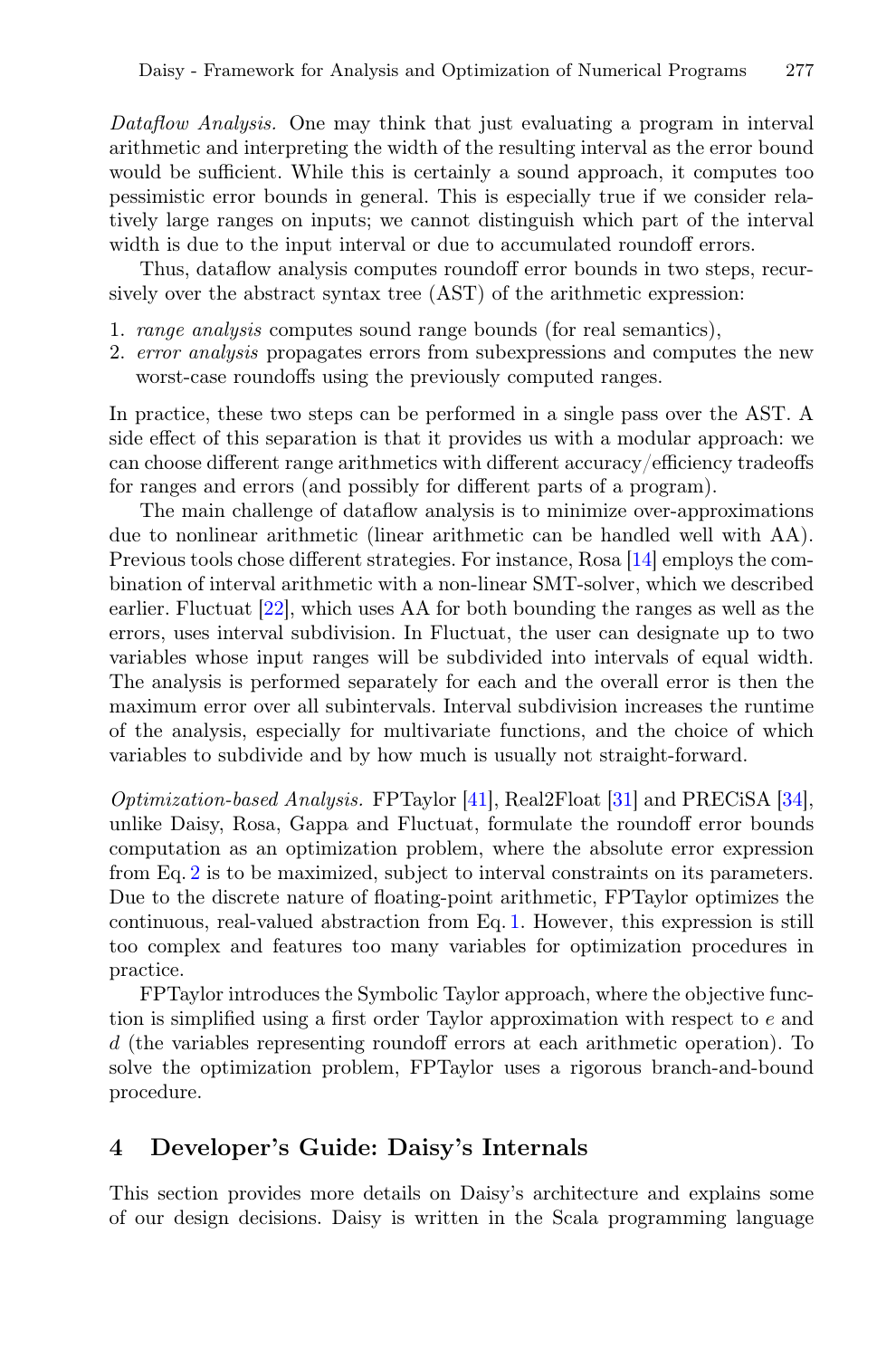which provides a strong type system as well as a large collection of (parallel) libraries. While Scala supports both imperative and functional programming styles, we have written Daisy functionally as much as possible, which we found to be beneficial to ensuring correctness and readability of code.

#### 4.1 Input Language and Frontend

Daisy's input language is implemented as a domain-specific language in Scala, and Daisy's frontend calls the Scala compiler which performs parsing and typechecking. While designing our own simple input format and parser would be certainly more efficient in terms of Daisy's running time (and could be done in the future), we have deliberately chosen not to do this. An existing programming language provides clear semantics and feels natural to users. Using the Scala compiler furthermore helps to ensure that Daisy parses the program correctly, for instance that it indeed conforms e.g. to Scala's typing rules. Furthermore, extending the input language is usually straight-forward.

The other major design decision was to make the input program real-valued. This explicitly specifies the baseline against which roundoff errors should be computed, but it also makes it easy for the user to explore different options. For instance, changing the precision only requires changing a flag, whereas a finite-precision input program (like FPTaylor's or Fluctuat's) requires editing the source code.

Mixed-precision is also supported respecting Scala semantics and is thus transparent. The user may annotate variables, including local ones, with different precisions. To specify the precision of every individual operation, the program can be transformed into three-address form (Daisy can do this automatically), and then each arithmetic operation can be annotated via the corresponding variable.

Daisy currently does not support data structures such as arrays or lists in its input language, mainly because the static analysis of these is largely orthogonal to the analysis of the actual computation and we believe that standard strategies like unrolling computations over array elements or abstracting the array as a single variable can be employed.

### 4.2 Modular Architecture

Daisy is built up in a modular way by implementing its functionality in phases, which can be combined. See the overview in Fig. [3.](#page-9-0) Each phase takes as input and returns as output a Program and a Context, and can modify both. For instance, rewriting transforms the program and roundoff error analysis adds the analysis information to the context. This information is then re-used by later phases, for instance the analysis information is used to generate fixed-point arithmetic programs in the code generation phase. This modularity allows, for instance, the rewriting optimization phase to be combined with any other roundoff error analysis.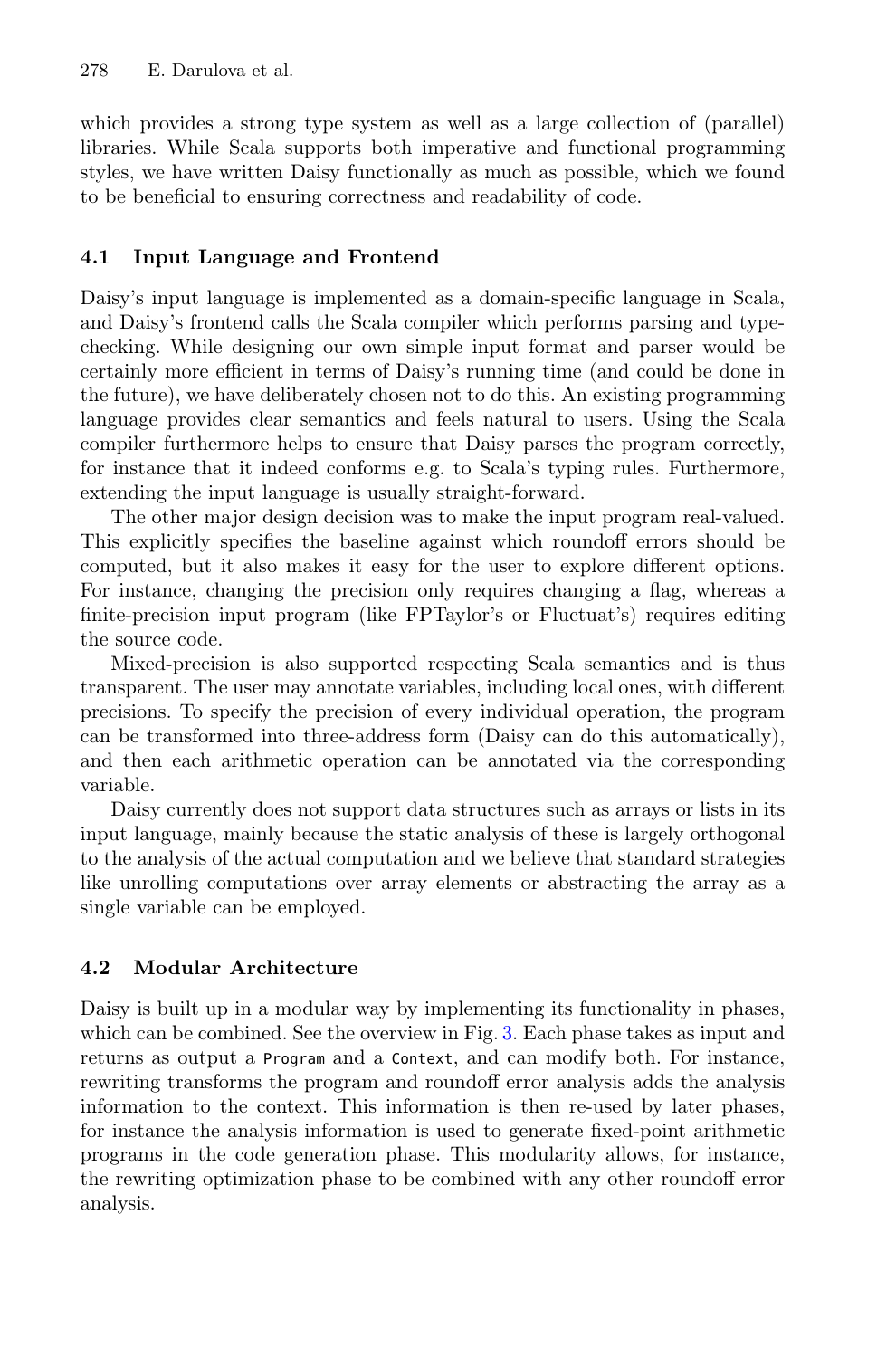

<span id="page-9-0"></span>Fig. 3. Overview of Daisy's phases. Phases in curly braces are optional.

In addition to the modular architecture, Daisy's main functionality is provided as a set of library tools, which allows for further reuse across different phases. It could also be used as a separate library in other tools. Here we highlight the main functionality provided:

- Rational provides an implementation of rational numbers based on Java's BigInteger library. Rationals are used throughout Daisy for computations in order to avoid internal roundoff errors which could affect soundness.
- MPFRFloat is an interface to GNU's MPFR arbitrary precision library [\[20](#page-16-10)].
- Interval and AffineForm provide implementations of interval and affine arithmetic. Daisy uses no external libraries for these in order to facilitate extensions and integration.
- SMTRange implements Rosa's combination of interval arithmetic with an SMT solver  $[14]$  $[14]$  for improved range bounds. Daisy uses the scala-smtlib library<sup>[3](#page-9-1)</sup> to interface with the Z3 and dReal SMT solvers. Other solvers can be added with little effort, provided they support the SMT-LIB standard [\[3](#page-15-8)].
- RoundoffEvaluators implement dataflow roundoff error analysis. The analysis is parametric in the range method used, and due to its implementation as a library function can be easily used in different contexts.
- Taylor provides methods for computing and simplifying partial derivatives.
- GeneticSearch provides a generic implementation of a (simple) genetic search, which is currently used for the rewriting optimization.

The fixed-point precision class in Daisy supports any bitlength (i.e. only the frontend has a limited selection) and floating-point types can be straightforwardly added by specifying the corresponding machine epsilon and representable range.

#### 4.3 Implementation Details

Here we provide details about Daisy's implementation of previous techniques. The dataflow analysis approach, e.g. in Rosa, only considered arithmetic

<span id="page-9-1"></span><sup>3</sup> [https://github.com/regb/scala-smtlib.](https://github.com/regb/scala-smtlib)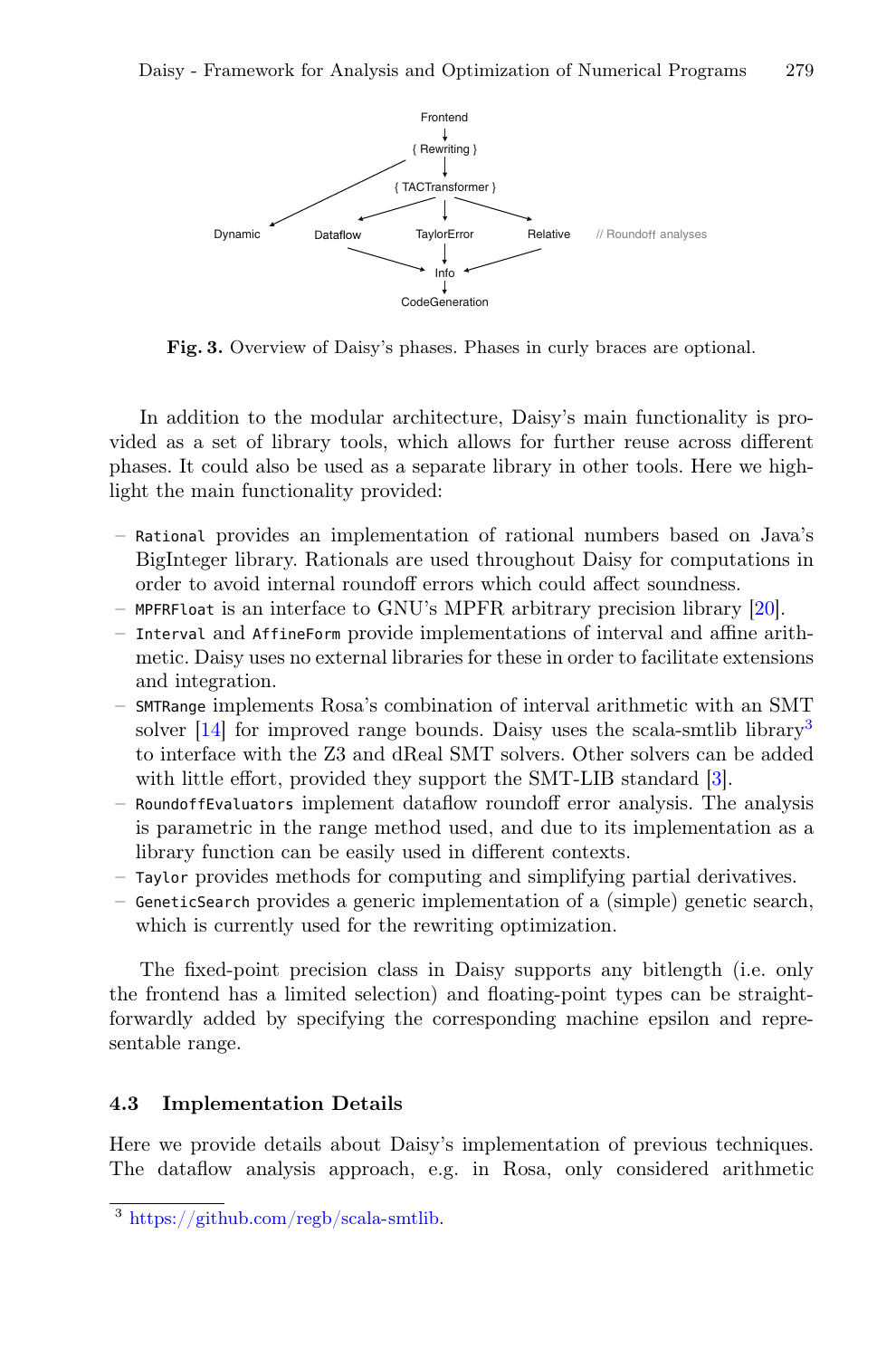operations without transcendental functions. Daisy extends this support by implementing these operations in interval and affine arithmetic. The former is straight-forward, whereas for AA Daisy computes sound linear approximations of the functions, following [\[13](#page-15-4)] which used this approach in a dynamic analysis. Following most libraries of mathematical functions, we assume that transcendental functions are rounded correctly to one unit in the last place. Since internal computations are performed with rational types, the operations for transcendental functions are approximated with the corresponding outward or upwards rounding to ensure soundness. To support the combination of interval arithmetic and SMT, we integrate the dReal solver in Daisy, which provides support for transcendental functions. Although dReal is only  $\delta$ -complete, this does not affect Daisy's soundness as the algorithm relies on UNSAT answers, which are always sound in dReal.

Interval subdivision can be an effective tool to reduce overapproximations in static analysis results, which is why Daisy offers it for all its analyses. Daisy subdivides every input variable range into a fixed number of subintervals (the number can be controlled by the user) and takes the cartesian product. The analysis is then performed separately for each set of subintervals. This clearly increases the running time, but is also trivially parallelizable.

Daisy also includes an initial implementation of FPTaylor's optimizationbased static analysis. The major difference is that Daisy does not use a branchand-bound algorithm for solving the optimization problem, but relies on the already existing range analyses. We would like to include a proper optimization solver in the future; currently custom interfaces have been an obstacle.

### <span id="page-10-0"></span>5 Experimental Evaluation

We have experimentally evaluated Daisy's roundoff error analysis on a number of finite-precision verification benchmarks taken from related work [\[15,](#page-15-2)[16](#page-16-4)[,31,](#page-16-2)[41\]](#page-17-0). Benchmarks marked with a superscript  $T$  contain transcendental functions. The goal of this evaluation is twofold. First, Daisy should be able to compute reasonably tight error bounds in a reasonable amount of time to be useful. Secondly, exploiting the fact that Daisy implements several different analysis methods within a single tool allows us to provide a direct comparison of their tradeoffs.

We compare Daisy with FPTaylor, which has been shown previously to provide tight error bounds [\[41](#page-17-0)]. It furthermore implements the optimization-based approach, which we re-implement in Daisy (in an albeit preliminary version). We do not compare against tools which employ dataflow static analysis, as Daisy's analyses essentially subsume those.

Comparison with FPTaylor. We first compare roundoff errors computed by Daisy with different methods against errors computed by FPTaylor (version from 20 Sept 2017) in Table [1.](#page-11-0) All errors are computed for uniform double floatingpoint precision, assuming roundoff errors on inputs. We abbreviate the settings used in Daisy by e.g. IA - AA, where IA and AA specify the methods used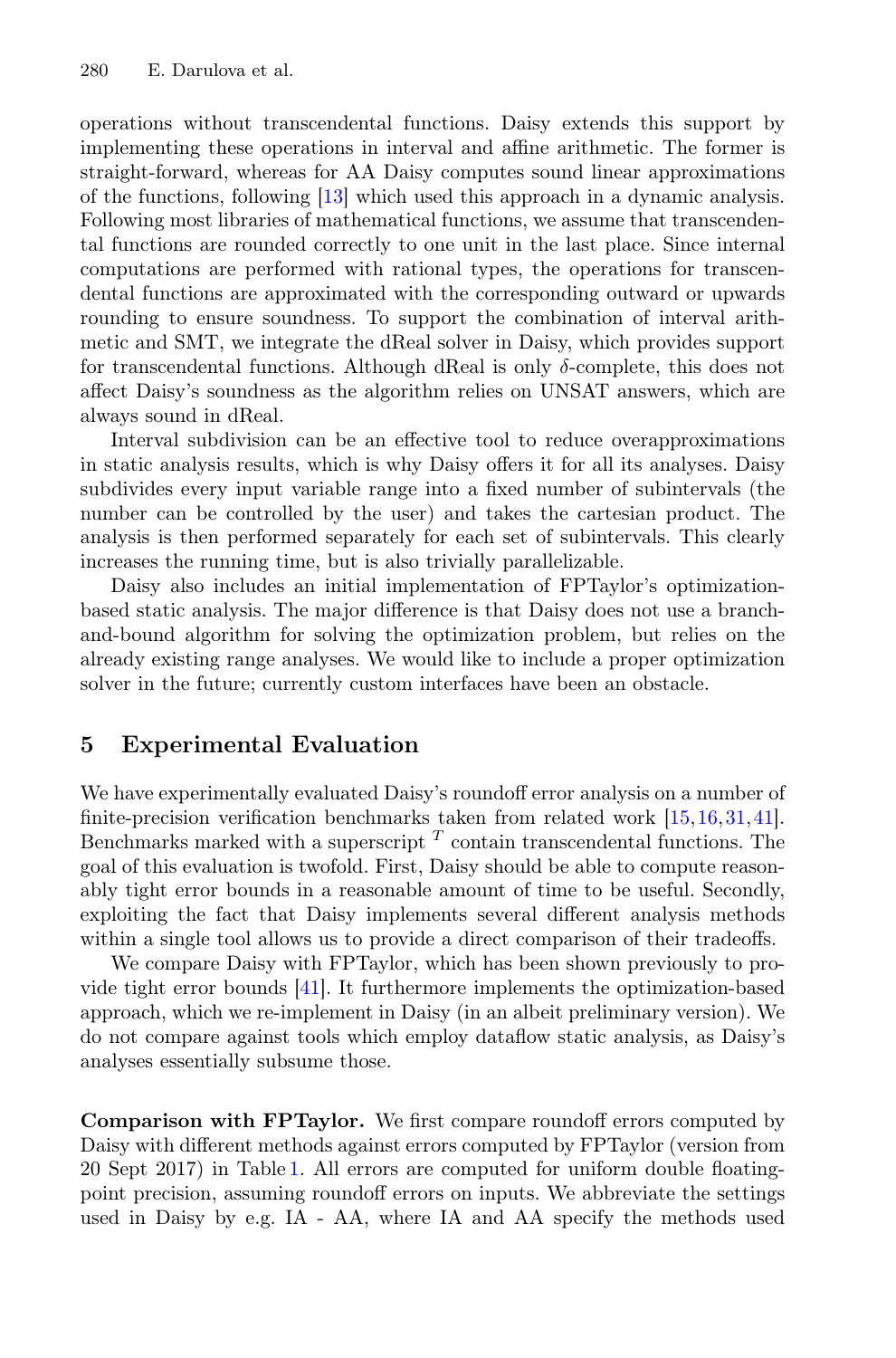| l<br>l                            |
|-----------------------------------|
| l                                 |
|                                   |
|                                   |
|                                   |
| i<br>ı<br>ļ<br>١                  |
| İ                                 |
| i<br>$\frac{1}{2}$                |
| i<br>E                            |
| .<br>I                            |
| i                                 |
| c<br>Í<br>į<br>$\overline{a}$     |
| j                                 |
| $\ddot{\phantom{a}}$              |
| i                                 |
| Ξ<br>l                            |
|                                   |
|                                   |
| ĺ<br>j                            |
| $\sim$<br>ı<br>֦<br>$\sim$        |
|                                   |
| j                                 |
| ٤<br>l                            |
| ļ                                 |
| I<br>Ì                            |
| La DI<br>$\overline{1}$<br>J<br>E |

<span id="page-11-0"></span>

|                                                                                         |            |                  |            |             |            | Daisy      |                          |                     |          |            |
|-----------------------------------------------------------------------------------------|------------|------------------|------------|-------------|------------|------------|--------------------------|---------------------|----------|------------|
| Benchmark                                                                               |            | Dynamic FPTaylor | $IA - AA$  | $Z3 - AA$   | $Z3 - IA$  |            | $dReal - AA$ $AA-AA+sub$ | $opt - Z3$          | $\aleph$ | $Z3-AA+rw$ |
| bspline0                                                                                | $2.84e-17$ | $1.07e-16$       | $1.62e-16$ | $1.62e-16$  | $1.62e-16$ | $1.62e-16$ | $1.62e-16$               | 1.19e-16            | 1.11     | $1.62e-16$ |
| bspline1                                                                                | 1.74e-16   | $3.59e-16$       | 7.96e-16   | $7.03e-16$  | 8.14e-16   | $7.03e-16$ | $5.17e-16$               | $6.51e-16$          | 1.44     | $4.81e-16$ |
| doppler                                                                                 | $7.04e-14$ | $1.22e-13$       | $4.19e-13$ | $4.19e-13$  | $4.36e-13$ | 4.19e-13   | $2.61e-13$               | $1.72e-13$          | 1.41     | $1.72e-13$ |
| himmilbeau                                                                              | $5.27e-13$ | $1.00e-12$       | $2.33e-12$ | $1.00e-12$  | $1.00e-12$ | $1.00e-12$ | $1.00e-12$               | $1.42e-12$          | 1.00     | $1.01e-12$ |
| invertedPend.                                                                           | $2.43e-14$ | $3.21e-14$       | 3.67e-14   | $3.67e-14$  | $3.67e-14$ | $3.67e-14$ | $3.67e-14$               | 4.44e-14            | 1.14     | $2.43e-14$ |
| kepler <sub>0</sub>                                                                     | $4.02e-14$ | $5.85e-14$       | 1.04e-13   | $9.06e-14$  | 1.14e-13   | $9.20e-14$ | 7.88e-14                 | 1.15e-13            | 1.35     | 5.70e-14   |
| kepler <sub>1</sub>                                                                     | $1.27e-13$ | $1.96e-13$       | $4.82e-13$ | $3.97e-13$  | $4.81e-13$ | 3.97e-13   | $3.30e-13$               | $4.92e-13$          | 1.68     | $2.89e-13$ |
| kepler2                                                                                 | $5.21e-13$ | $1.47e-12$       | $2.47e-12$ | $2.25e-12$  | $2.69e-12$ | $2.25e-12$ | 1.93e-12                 | $2.28e-12$          | 1.31     | 1.73e-12   |
| rigidBody1                                                                              | $2.00e-13$ | $2.95e-13$       | $3.22e-13$ | $3.22e-13$  | $3.22e-13$ | $3.22e-13$ | $3.22e-13$               | $5.08e-13$          | 1.09     | $2.24e-13$ |
| rigidBody2                                                                              | $2.03e-11$ | $3.61e-11$       | $3.65e-11$ | $3.65e-11$  | $3.65e-11$ | $3.65e-11$ | $3.65e-11$               | $6.48e-11$          | $1.01\,$ | $2.91e-11$ |
| sine                                                                                    | 2.76e-16   | 4.44e-16         | 1.13e-15   | $6.95 - 16$ | 7.41e-16   | $6.95e-16$ | $6.49e-16$               | 6.54e-16            | 1.46     | $5.91e-16$ |
| sineOrder3                                                                              | $3.38e-16$ | $5.94e-16$       | 1.45e-15   | $1.23e-15$  | $1.34e-15$ | $1.23e-15$ | $1.02e-15$               | 8.00e-16            | 1.35     | $1.22e-15$ |
| sqroot                                                                                  | $2.35e-13$ | $2.81e-13$       | $3.13e-13$ | $3.09e-13$  | $3.21e-13$ | $3.09e-13$ | $2.97e-13$               | 3.97e-13            | 1.06     | $2.89e-13$ |
| train4 out1                                                                             | $1.33e-10$ | $3.39e-10$       | $4.28e-10$ | $4.28e-10$  | $4.28e-10$ | 4.28e-10   | 3.99e-10                 | $5.21e-10$          | 1.18     | $3.34e-10$ |
| train4 state9                                                                           | $5.93e-15$ | $8.12e-15$       | 8.66e-15   | 8.66e-15    | 8.66e-15   | 8.66e-15   | 8.66e-15                 | $1.20e-14$          | 1.07     | $3.33e-15$ |
| turbinel                                                                                | 6.78e-15   | 1.67e-14         | $9.49e-14$ | 8.87e-14    | 9.14e-14   | 8.87e-14   | $4.26e-14$               | $2.80e-14$          | $1.68\,$ | 8.68e-14   |
| turbine2                                                                                | $1.06e-14$ | $2.00e-14$       | $1.39e-13$ | $1.23e-13$  | $1.29e-13$ | $1.23e-13$ | $4.35e-14$               | 3.67e-14            | 1.84     | $1.19e-13$ |
| turbine3                                                                                | $4.38e-15$ | $9.57e-15$       | $7.07e-14$ | $6.27e-14$  | $6.55e-14$ | $6.27e-14$ | 1.96e-14                 | 1.65e-14            | $1.72\,$ | $5.98e-14$ |
| jetEngine                                                                               | $5.24e-12$ | 8.75e-12         |            | 1.15e-08    | 1.16e-08   | $1.15e-08$ | 3.64e-08                 | $2.20e-11$          | 2.51     | $1.12e-08$ |
| $\rm pendulum1^{T}$                                                                     | $3.31e-16$ | $3.47e - 16$     | 4.61e-16   | $4.61e-16$  | $4.61e-16$ | 4.61e-16   | $4.61e-16$               | 4.67e-16            | 1.33     | $4.61e-16$ |
| $\rm pendulum2^{T}$                                                                     | 8.88e-16   | $9.15 - 16$      | $9.42e-16$ | $9.42e-16$  | $9.42e-16$ | $9.42e-16$ | $9.37e-16$               | $1.16e-15$          | 1.02     | $9.41e-16$ |
| $% \left\vert \left( \mathbf{1}_{\mathbf{1}}\right) \right\rangle$ analysis<br>1 $^{T}$ | $1.41e-16$ | 1.95e-16         | 1.67e-15   | 1.67e-15    | $1.67e-15$ | $1.30e-15$ | $1.61e-15$               | $1.92e-15$          | 6.67     | $1.67e-15$ |
| $\mathrm{analysis}T$                                                                    | $4.40e-16$ | $5.49e-16$       | $6.08e-14$ | $6.08e-14$  | $6.28e-14$ | $3.11e-15$ | 3.84e-15                 | 1.28e-13            | 5.66     | $6.08e-14$ |
| $\mathrm{log} \mathbf{Exp}^T$                                                           | $1.29e-15$ | $1.99e-15$       | $3.33e-12$ | $3.33e-12$  | $3.33e-12$ | $3.33e-12$ | 2.18e-13                 | 3.31e-12            | 109.55   | $3.33e-12$ |
| $\ensuremath{\mathrm{sphere}}^T$                                                        | $4.47e-15$ | 8.18e-15         | $1.20e-14$ | $1.20e-14$  | $1.20e-14$ | $1.20e-14$ | $3.22e-14$               | $1.63e-14$   $1.47$ |          | 1.17e-14   |

Daisy - Framework for Analysis and Optimization of Numerical Programs 281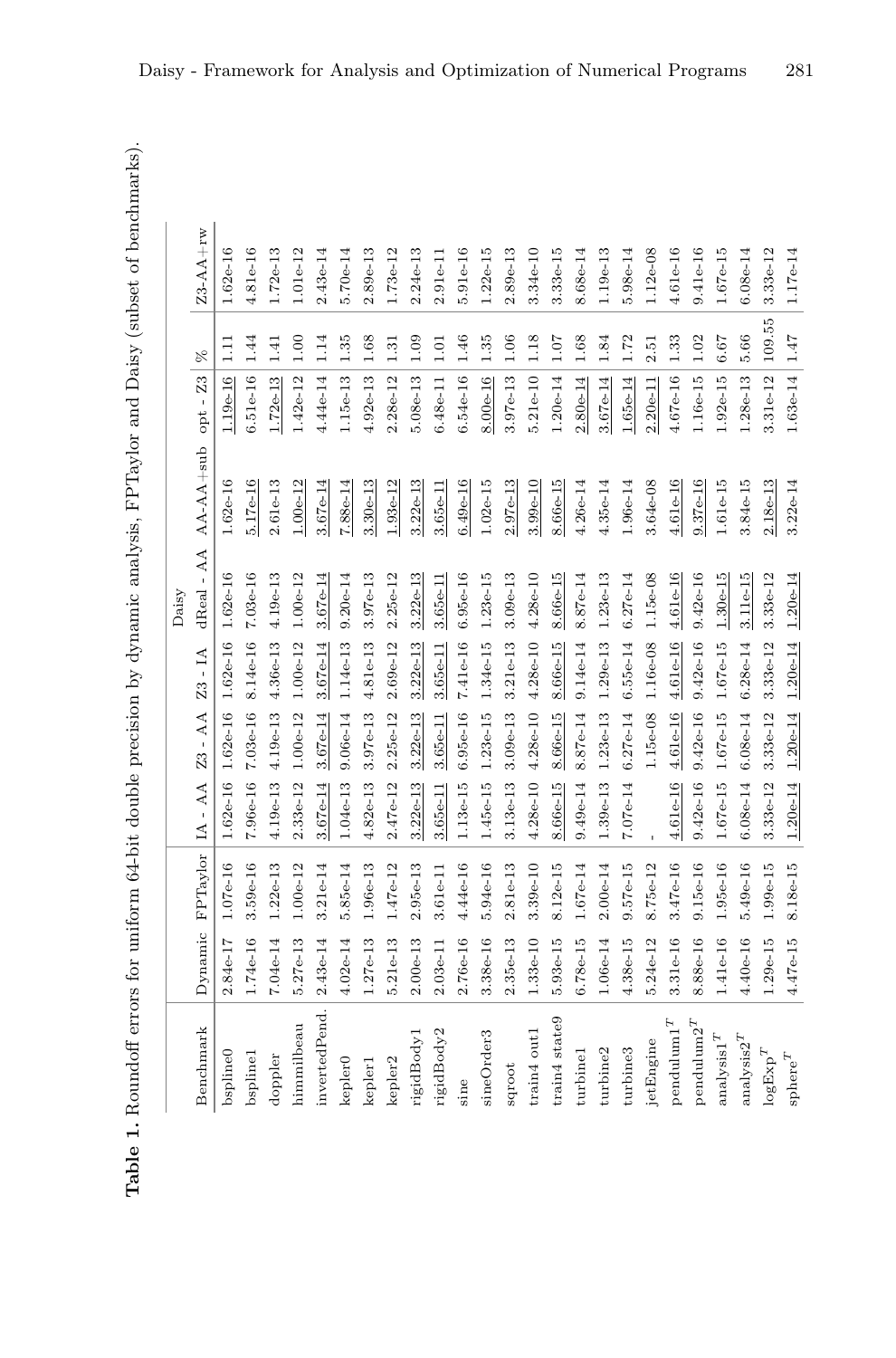<span id="page-12-0"></span>

| Benchmark                                 | FPTaylor                          | Z3 - AA                                                    | $AA-AA$ (sub)                        | $opt - Z3$                                               |
|-------------------------------------------|-----------------------------------|------------------------------------------------------------|--------------------------------------|----------------------------------------------------------|
| bspline                                   | 2 s 884 ms                        | 4 s 450 ms                                                 | $2 s 190 \,\mathrm{ms}$              | $3 s 320$ ms                                             |
| doppler                                   | $1\,\mathrm{s}\,465\,\mathrm{ms}$ | 3 s 221 ms                                                 | $2\,\mathrm{s}$ 657 ms               | $2 s 939$ ms                                             |
| himmilbeau                                | 660 ms                            | 3s.545ms                                                   | $1\,\mathrm{s}\;975\,\mathrm{ms}$    | $2 s 760 \,\mathrm{ms}$                                  |
| invertedPend.                             | $14 s 69 \,\mathrm{ms}$           | $3 s 109 \,\mathrm{ms}$                                    | 2 s 31 ms                            | $2 s 570 \,\mathrm{ms}$                                  |
| kepler                                    |                                   | $18 s 629 \,\mathrm{ms}$ $40 s 627 \,\mathrm{ms}$          |                                      | $3\,\mathrm{s}$ 160 ms $21\,\mathrm{s}$ 893 ms           |
| rigidBody                                 | $1\,\mathrm{s}\,430\,\mathrm{ms}$ | $6s31 \,\mathrm{ms}$                                       | $2\,\mathrm{s}\,$ $206\,\mathrm{ms}$ | 4s 118 ms                                                |
| sine                                      |                                   | $1 s 580 \,\mathrm{ms}$ $4 s 49 \,\mathrm{ms}$             |                                      | $2\,\mathrm{s}$ 179 ms $3\,\mathrm{s}$ 114 ms            |
| sqrt                                      |                                   | $7 \text{ s } 381 \text{ ms}$ $4 \text{ s } 92 \text{ ms}$ | 1 s 884 ms                           | 2 s 988 ms                                               |
| traincar                                  |                                   | $27 s 846 \,\mathrm{ms}$ $22 s 670 \,\mathrm{ms}$          | $7s\ 452\,\mathrm{ms}$               | 15 s 61 ms                                               |
| turbine                                   | $2\,\mathrm{s}\ 452\,\mathrm{ms}$ | 7 s 93 ms                                                  | $3\,\mathrm{s}\,951\,\mathrm{ms}$    | 5 s 522 ms                                               |
| jetEngine                                 |                                   | 1 s 434 ms 35 s 267 ms                                     |                                      | $3\,\mathrm{s}$ 583 ms $19\,\mathrm{s}$ 425 ms           |
| transcendental $34 s 547$ ms $2 s 770$ ms |                                   |                                                            |                                      | $2s\,959\,\mathrm{ms}$ $2\,\mathrm{s}\,865\,\mathrm{ms}$ |

Table 2. Execution times of FPTaylor and Daisy for different settings

for computing the ranges and errors, respectively. 'sub' means subdivision, 'rw' rewriting and 'opt' denotes the optimization-based approach. We underline the lowest roundoff errors computed among the different Daisy settings (without rewriting). The column marked '%' denotes the factor by which the lowest error computed by Daisy differs from FPTaylor's computed error.

FPTaylor supports different backend solvers; we have performed experiments with the internal branch-and-bound and the Gelpia solver, but observed only minor differences. We thus report results for the Gelpia solver. We furthermore chose the lowest verbosity level in both FPTaylor and Daisy to reduce the execution time. Table [1](#page-11-0) also shows an underapproximation of roundoff errors computed using Daisy's dynamic analysis which provides an idea of the tightness of roundoff errors.

Table [2](#page-12-0) shows the corresponding execution times of the tools. Execution times are average real time measured by the bash time command. We have performed all experiments on a Linux desktop computer with an Intel Xeon 3.30 GHz processor and 32 GB RAM, with Scala version 2.11.11.

The focus when implementing Daisy was to provide a solid framework with modular and clear code, not to improve roundoff error bounds. Nonetheless, Daisy's roundoff error bounds are mostly competitive with FPTaylor's, with the notable exception of the jetEngine benchmark (additionally, interval arithmetic fails to bound the divisor away from zero).

Overall we observe that using an SMT solver for tightening ranges is helpful, but interval subdivision is preferable. Furthermore, using affine arithmetic for bounding errors is preferable over interval arithmetic. Finally, rewriting can often improve roundoff error bounds significantly.

Our optimization-based analysis is not yet quite as good as FPTaylor's, but acceptable for a first re-implementation. We suspect the difference is mainly due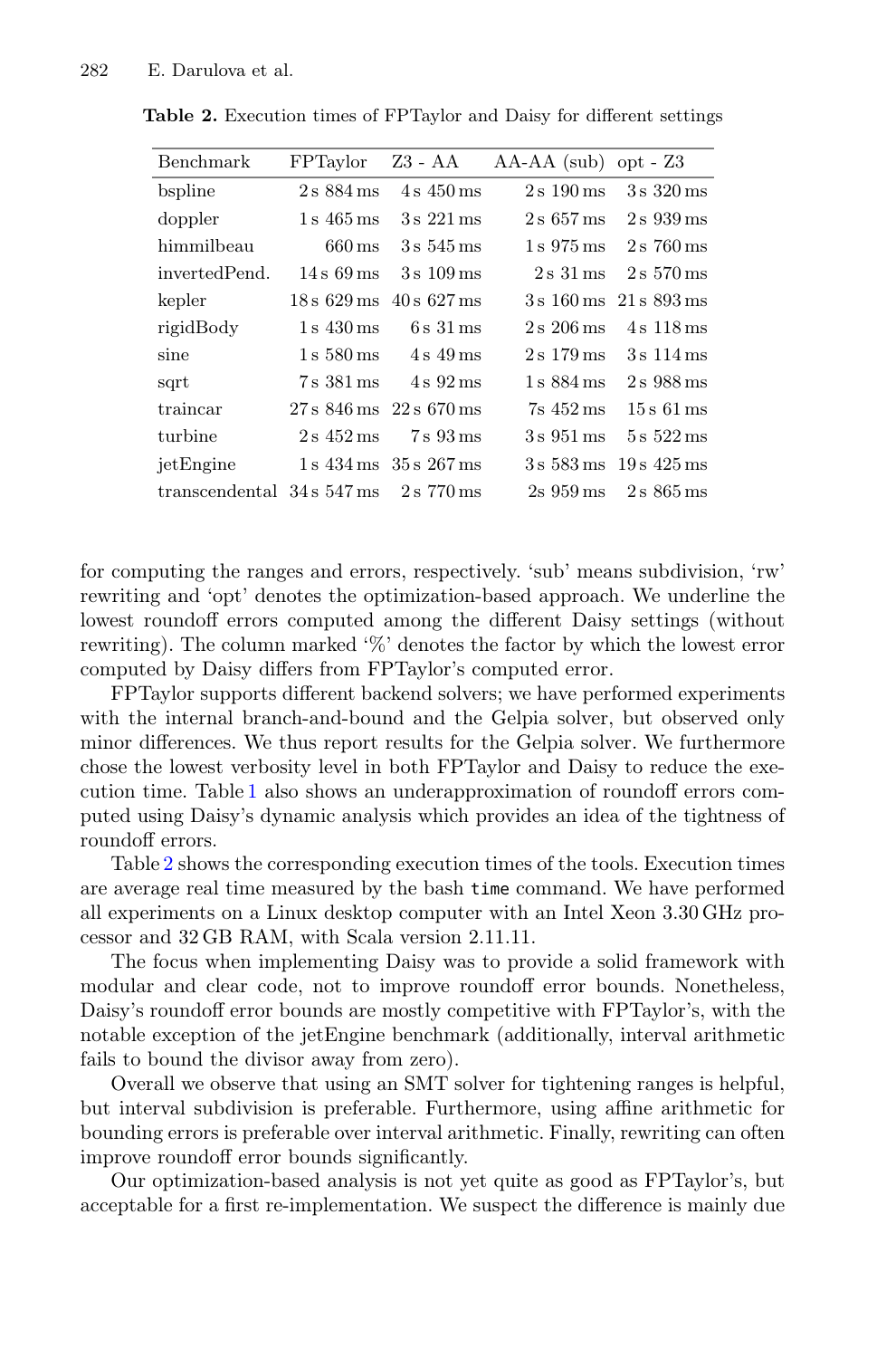to the fact that Daisy does not use a dedicated optimization procedure, which we hope to include in the future.

Execution times of FPTaylor and Daisy are comparable. It should be noted that the times are end-to-end, and in particular for Daisy this includes the Scala compiler frontend, which takes a constant 1.3 s (irrespective of input). Clearly, with a hand-written parser this could be improved, but we do not consider this as critical. Furthermore, Daisy performs overflow checks at every intermediate subexpression; it is unclear whether FPTaylor does this as well.

Table [1](#page-11-0) seems to suggest that one should use FPTaylor's optimization-based approach for bounding roundoff errors. We include dataflow analysis in Daisy nonetheless for several reasons. First, dataflow analysis computes overflow checks without extra cost. Secondly, the optimization-based approach is only applicable when errors can be specified as relative errors, which is not the case for instance for fixed-point arithmetic, which is important for many embedded applications.

Fixed-Point vs Floating-Point. In Table [3](#page-14-0) we use Daisy to compare roundoff errors for 32-bit fixed-point and 32-bit floating-point arithmetic, with and without rewriting. For this comparison, we use the dataflow analysis, as the optimization-based approach is not applicable to fixed-point arithmetic. Not surprisingly, the results confirm that (at least for our examples with limited ranges) fixed-point arithmetic can provide better accuracy for the same bitlength, and furthermore that rewriting can improve the error bounds further.

#### <span id="page-13-0"></span>6 Related Work

We have already mentioned the directly related techniques and tools Gappa, Fluctuat, Rosa, FPTaylor, Real2Float and PRECiSA throughout the paper. Except for Fluctuat and Rosa, these tools also provide either a proof script or a certificate for the correctness (of certain parts) of the analysis, which can be independently checked in a theorem prover. Certificate generation and checking for Daisy has been described in a separate paper [\[4](#page-15-5)].

Daisy currently handles straight-line arithmetic expressions, i.e. it does not handle conditionals and loops. Abstract interpretation of floating-point programs handles conditionals by joins, however, for roundoff error analysis this approach is not sufficient. The real-valued and finite-precision computations can diverge and a simple join does not capture this 'discontinuity error'. Programs with loops are challenging, because roundoff errors in general grow with each loop iteration and thus a nontrivial fixpoint does not exist in general (loop unrolling can however be applied). Widening operators compute non-trivial bounds only for very special cases where roundoff errors decrease with each loop iteration. These challenges have been (partially) addressed [\[16](#page-16-4)[,23](#page-16-16)], and we plan to include those techniques in Daisy in the future. Nonetheless, conditionals and loops remain open problems.

Sound techniques have also been applied for both the range and the error analysis for bitwidth optimization of fixed-point arithmetic, for instance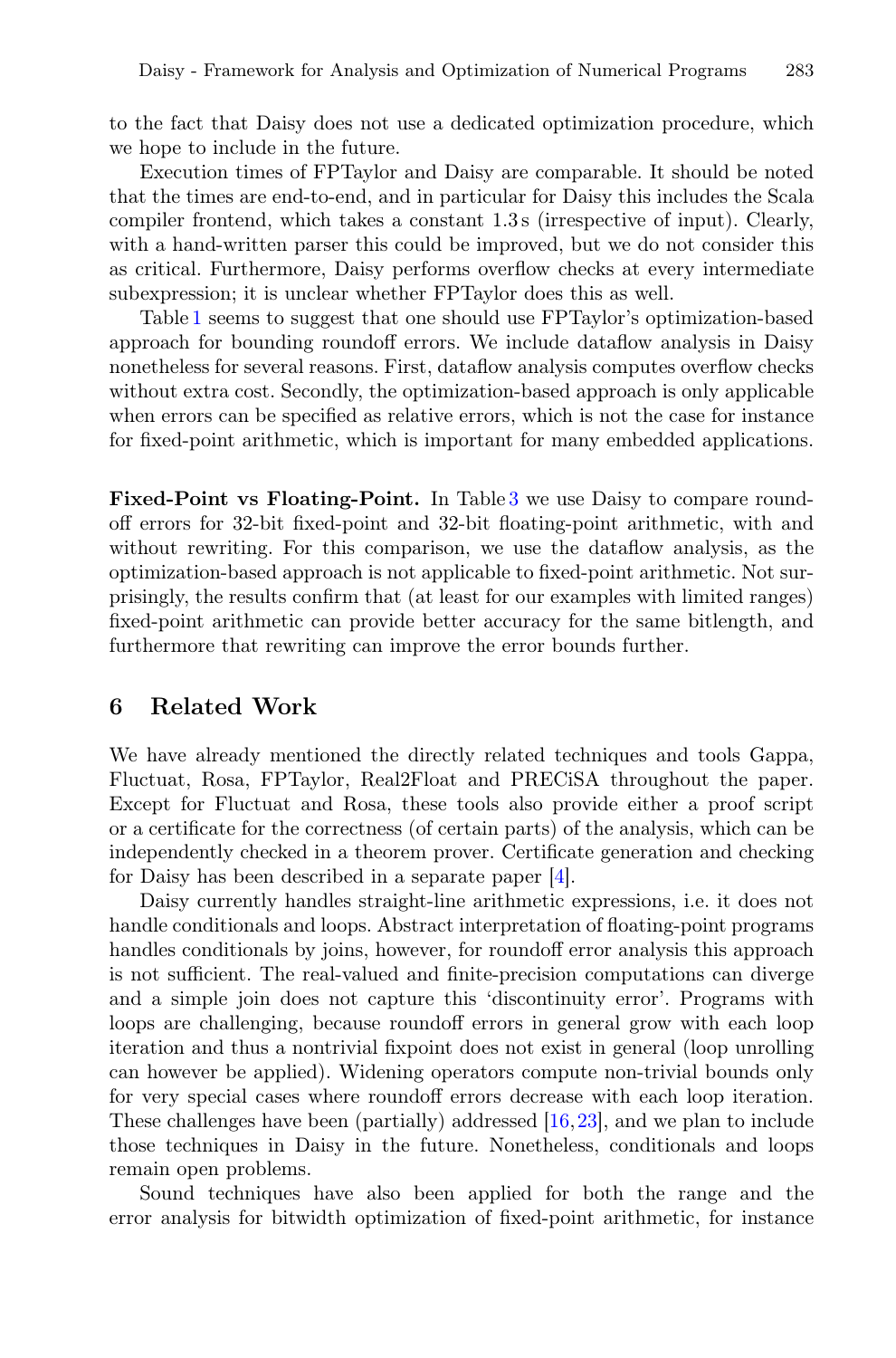<span id="page-14-0"></span>

|                     |               | Z3 - AA    |            | $Z3 - AA +$ rewriting |
|---------------------|---------------|------------|------------|-----------------------|
| Benchmark           | float $32$    | fixed $32$ | float $32$ | fixed 32              |
| bspline0            | 8.69e-8       | $2.28e-9$  | 8.69e-8    | $2.28e-9$             |
| bspline1            | $3.77e-7$     | 7.86e-9    | $2.58e-7$  | $6.00e-9$             |
| doppler             | $2.25e-4$     | $3.52e-6$  | 9.26e-5    | $1.45e-6$             |
| himmilbeau          | 5.37e-4       | 8.84e-6    | 6.85e-4    | $1.13e-5$             |
| invertedPendulum    | $1.97e-5$     | 3.54e-7    | $1.30e-5$  | $2.03e-7$             |
| kepler <sub>0</sub> | $4.87e-5$     | $7.60e-7$  | $3.06e-5$  | 4.78e-7               |
| kepler1             | 2.13e-4       | $3.33e-6$  | $1.76e-4$  | $2.76e-6$             |
| kepler2             | $1.21e-3$     | $1.88e-5$  | 8.85e-4    | $1.38e-5$             |
| rigidBody1          | $1.73e-4$     | $3.12e-6$  | $1.20e-4$  | $2.30e-6$             |
| rigidBody2          | $1.96e-2$     | $3.13e-4$  | $1.56e-2$  | $2.51e-4$             |
| sine                | $3.73e-7$     | $7.14e-9$  | 3.17e-7    | $6.68e-9$             |
| sineOrder3          | 6.58e-7       | $1.31e-8$  | $6.54e-7$  | $1.39e-8$             |
| sqroot              | $1.66e-4$     | $8.00e-6$  | $1.60e-4$  | 7.68e-6               |
| train4 out1         | $2.30e-1$     | $4.14e-3$  | $1.79e-1$  | $3.34e-3$             |
| train4 state9       | $4.65e-6$     | $1.45e-7$  | $1.79e-6$  | $1.03e-7$             |
| turbine1            | $4.76e-5$     | $1.05e-6$  | 4.66e-5    | $1.04e-6$             |
| turbine2            | $6.61e-5$     | $1.19e-6$  | $6.40e-5$  | $1.16e-6$             |
| turbine3            | $3.37$ e- $5$ | 7.42e-7    | $3.21e-5$  | 7.17e-7               |
| jetEngine           | 6.22          | $1.00e-1$  | $1.44e-1$  | $2.46e-3$             |

Table 3. Roundoff errors for 32-bit floating-point and fixed-point arithmetic.

in [\[28,](#page-16-17)[29](#page-16-18)[,36](#page-16-19)[,38](#page-17-2)] and Lee et. al. [\[29](#page-16-18)] provide a nice overview of static and dynamic techniques.

Dynamic analysis can be used to find inputs which cause large roundoff errors, e.g. running a higher-precision floating-point program alongside the original one [\[5\]](#page-15-9) or with a guided search to find inputs which maximize errors [\[11\]](#page-15-10). In comparison, Daisy's dynamic analysis is a straight-forward approach, and some more advanced techniques could be integrated as well.

Optimization techniques targeting accuracy of floating-point computations, like rewriting [\[37\]](#page-17-1) or mixed-precision tuning [\[10\]](#page-15-1) include some form of roundoff error analysis, and any of the above approaches, including Daisy's, can be potentially used as a building block.

More broadly related are abstract interpretation-based static analyses, which are sound w.r.t. floating-point arithmetic  $[6,9,27]$  $[6,9,27]$  $[6,9,27]$  $[6,9,27]$ . These techniques can prove the absence of runtime errors, such as division-by-zero, but cannot quantify roundoff errors. Floating-point arithmetic has also been formalized in theorem provers and entire numerical programs have been proven correct and accurate within these [\[7](#page-15-13)[,39](#page-17-3)]. Most of these formal verification efforts are, however, to a large part manual. Floating-point arithmetic has also been formalized in an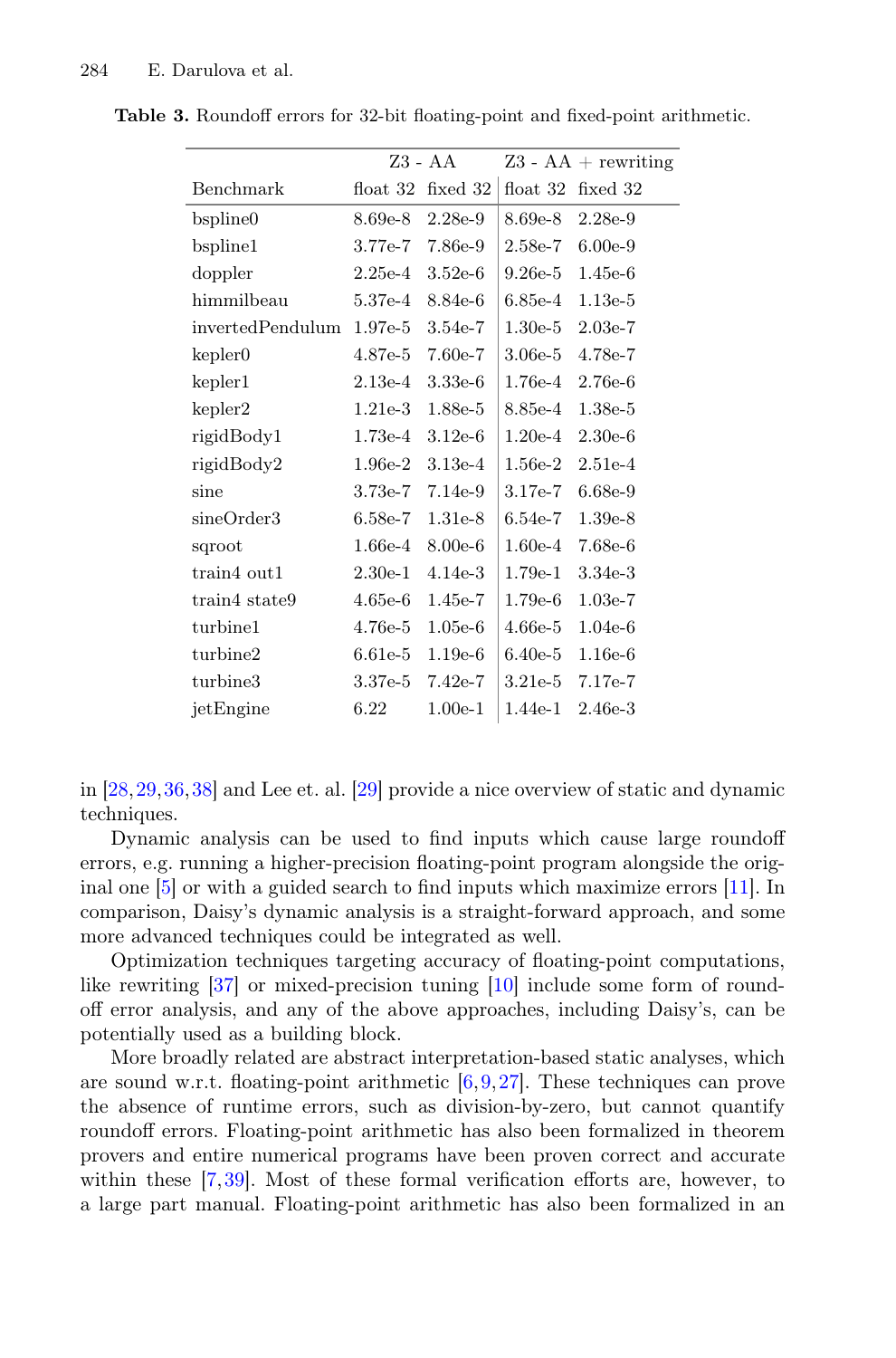SMT-lib [\[40\]](#page-17-4) theory and SMT solvers exist which include floating-point decision procedures [\[8](#page-15-14),[19\]](#page-16-9). These are, however, not suitable for roundoff error quantification, as a combination with the theory of reals would be necessary which does not exist today.

## 7 Conclusion

We have presented the framework Daisy which integrates several state-of-theart techniques for the analysis and optimization of finite-precision programs. It is actively being developed, improved and extended and we believe that it can serve as a useful building block in future optimization techniques.

#### References

- <span id="page-15-7"></span>1. Anta, A., Majumdar, R., Saha, I., Tabuada, P.: Automatic verification of control system implementations. In: EMSOFT (2010)
- <span id="page-15-6"></span>2. Bailey, D.H., Hida, Y., Li, X.S., Thompson, B.: C++/Fortran-90 double-double and quad-double package. Technical report (2015)
- <span id="page-15-8"></span>3. Barrett, C., Fontaine, P., Tinelli, C.: The SMT-LIB Standard: Version 2.6. Technical report, University of Iowa (2017). [www.SMT-LIB.org](http://www.SMT-LIB.org)
- <span id="page-15-5"></span>4. Becker, H., Darulova, E., Myreen, M.O.: A verified certificate checker for floatingpoint error bounds. Technical report (2017). [arXiv:1707.02115](http://arxiv.org/abs/1707.02115)
- <span id="page-15-9"></span>5. Benz, F., Hildebrandt, A., Hack, S.: A dynamic program analysis to find floatingpoint accuracy problems. In: PLDI (2012)
- <span id="page-15-11"></span>6. Blanchet, B., Cousot, P., Cousot, R., Feret, J., Mauborgne, L., Miné, A., Monniaux, D., Rival, X.: A static analyzer for large safety-critical software. In: PLDI (2003)
- <span id="page-15-13"></span>7. Boldo, S., Clément, F., Filliâtre, J.-C., Mayero, M., Melquiond, G., Weis, P.: Wave equation numerical resolution: a comprehensive mechanized proof of a C program. J. Autom. Reason. 50(4), 423–456 (2013)
- <span id="page-15-14"></span>8. Brain, M., D'Silva, V., Griggio, A., Haller, L., Kroening, D.: Deciding floatingpoint logic with abstract conflict driven clause learning. Form. Methods Syst. Des. 45(2), 213–245 (2013)
- <span id="page-15-12"></span>9. Chen, L., Miné, A., Cousot, P.: A sound floating-point polyhedra abstract domain. In: Ramalingam, G. (ed.) APLAS 2008. LNCS, vol. 5356, pp. 3–18. Springer, Heidelberg (2008). [https://doi.org/10.1007/978-3-540-89330-1\\_2](https://doi.org/10.1007/978-3-540-89330-1_2)
- <span id="page-15-1"></span>10. Chiang, W.-F., Gopalakrishnan, G., Rakamaric, Z., Briggs, I., Baranowski, M.S., Solovyev, A.: Rigorous floating-point mixed precision tuning. In: POPL (2017)
- <span id="page-15-10"></span>11. Chiang, W.-F., Gopalakrishnan, G., Rakamaric, Z., Solovyev, A.: Efficient search for inputs causing high floating-point errors. In: PPoPP (2014)
- <span id="page-15-3"></span>12. Damouche, N., Martel, M., Panchekha, P., Qiu, C., Sanchez-Stern, A., Tatlock, Z.: Toward a standard benchmark format and suite for floating-point analysis. In: Bogomolov, S., Martel, M., Prabhakar, P. (eds.) NSV 2016. LNCS, vol. 10152, pp. 63–77. Springer, Cham (2017). [https://doi.org/10.1007/978-3-319-54292-8\\_6](https://doi.org/10.1007/978-3-319-54292-8_6)
- <span id="page-15-4"></span>13. Darulova, E., Kuncak, V.: Trustworthy numerical computation in scala. In: OOP-SLA (2011)
- <span id="page-15-0"></span>14. Darulova, E., Kuncak, V.: Sound compilation of reals. In: POPL (2014)
- <span id="page-15-2"></span>15. Darulova, E., Kuncak, V., Majumdar, R., Saha, I.: Synthesis of fixed-point programs. In: EMSOFT (2013)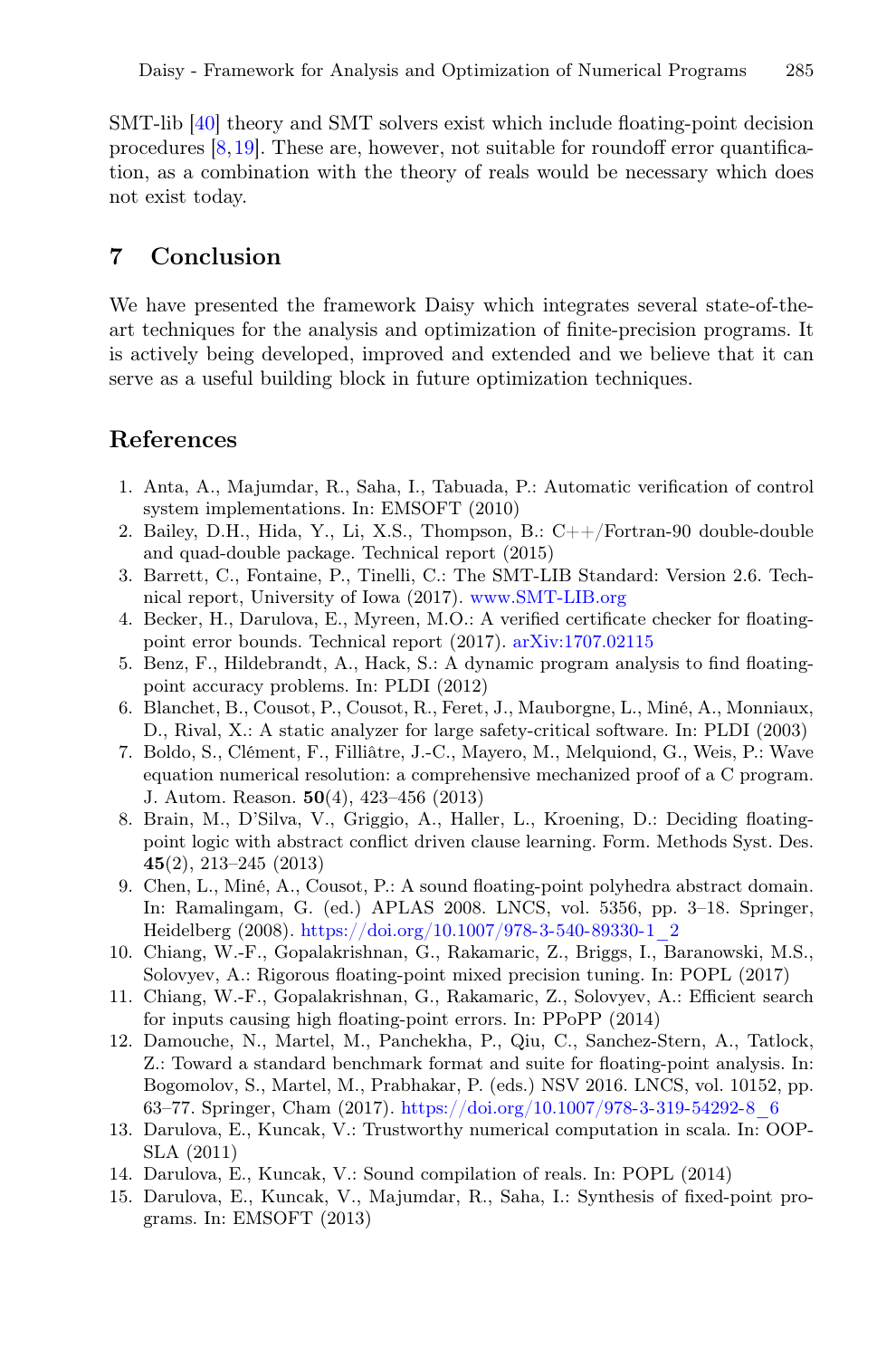- <span id="page-16-4"></span>16. Darulova, E., Sharma, S., Horn, E.: Sound mixed-precision optimization with rewriting. Technical report (2017). [arXiv:1707.02118](http://arxiv.org/abs/1707.02118)
- <span id="page-16-1"></span>17. Daumas, M., Melquiond, G.: Certification of bounds on expressions involving rounded operators. ACM Trans. Math. Softw. 37(1), 2:1–2:20 (2010)
- <span id="page-16-15"></span>18. de Figueiredo, L.H., Stolfi, J.: Affine arithmetic: concepts and applications. Numer. Algorithms 37(1), 147–158 (2004)
- <span id="page-16-9"></span>19. de Moura, L., Bjørner, N.: Z3: an efficient SMT solver. In: Ramakrishnan, C.R., Rehof, J. (eds.) TACAS 2008. LNCS, vol. 4963, pp. 337–340. Springer, Heidelberg (2008). [https://doi.org/10.1007/978-3-540-78800-3\\_24](https://doi.org/10.1007/978-3-540-78800-3_24)
- <span id="page-16-10"></span>20. Fousse, L., Hanrot, G., Lefèvre, V., Pélissier, P., Zimmermann, P.: MPFR: a multiple-precision binary floating-point library with correct rounding. ACM Trans. Math. Softw. 33(2) (2007)
- <span id="page-16-6"></span>21. Gao, S., Kong, S., Clarke, E.M.: dReal: an SMT solver for nonlinear theories over the reals. In: Bonacina, M.P. (ed.) CADE 2013. LNCS (LNAI), vol. 7898, pp. 208– 214. Springer, Heidelberg (2013). [https://doi.org/10.1007/978-3-642-38574-2\\_14](https://doi.org/10.1007/978-3-642-38574-2_14)
- <span id="page-16-0"></span>22. Goubault, E., Putot, S.: Static analysis of finite precision computations. In: Jhala, R., Schmidt, D. (eds.) VMCAI 2011. LNCS, vol. 6538, pp. 232–247. Springer, Heidelberg (2011). [https://doi.org/10.1007/978-3-642-18275-4\\_17](https://doi.org/10.1007/978-3-642-18275-4_17)
- <span id="page-16-16"></span>23. Goubault, E., Putot, S.: Robustness analysis of finite precision implementations. In: Shan, C. (ed.) APLAS 2013. LNCS, vol. 8301, pp. 50–57. Springer, Cham (2013). [https://doi.org/10.1007/978-3-319-03542-0\\_4](https://doi.org/10.1007/978-3-319-03542-0_4)
- <span id="page-16-12"></span>24. Computer Society IEEE. IEEE Standard for Floating-Point Arithmetic. IEEE Std 754–2008 (2008)
- <span id="page-16-13"></span>25. ISO/IEC. Programming languages  $-C-$  Extensions to support embedded processors. Technical report ISO/IEC TR 18037 (2008)
- <span id="page-16-7"></span>26. Izycheva, A., Darulova, E.: On sound relative error bounds for floating-point arithmetic. In: FMCAD (2017)
- <span id="page-16-20"></span>27. Jeannet, B., Miné, A.: Apron: a library of numerical abstract domains for static analysis. In: Bouajjani, A., Maler, O. (eds.) CAV 2009. LNCS, vol. 5643, pp. 661– 667. Springer, Heidelberg (2009). [https://doi.org/10.1007/978-3-642-02658-4\\_52](https://doi.org/10.1007/978-3-642-02658-4_52)
- <span id="page-16-17"></span>28. Kinsman, A.B., Nicolici, N.: Finite precision bit-width allocation using SATmodulo theory. In: DATE (2009)
- <span id="page-16-18"></span>29. Lee, D.U., Gaffar, A.A., Cheung, R.C.C., Mencer, O., Luk, W., Constantinides, G.A.: Accuracy-guaranteed bit-width optimization. Trans. Comp.-Aided Des. Integ. Cir. Sys. 25(10), 1990–2000 (2006)
- <span id="page-16-8"></span>30. Lightbend. sbt - The interactive build tool (2017). <http://www.scala-sbt.org/>
- <span id="page-16-2"></span>31. Magron, V., Constantinides, G., Donaldson, A.: Certified roundoff error bounds using semidefinite programming. ACM Trans. Math. Softw. 43(4) (2017)
- <span id="page-16-11"></span>32. Majumdar, R., Saha, I., Zamani, M.: Synthesis of minimal-error control software. In: EMSOFT (2012)
- <span id="page-16-14"></span>33. Moore, R.E.: Interval Analysis. Prentice-Hall, Englewood Cliffs (1966)
- <span id="page-16-3"></span>34. Moscato, M., Titolo, L., Dutle, A., Muñoz, C.A.: Automatic estimation of verified floating-point round-off errors via static analysis. In: Tonetta, S., Schoitsch, E., Bitsch, F. (eds.) SAFECOMP 2017. LNCS, vol. 10488, pp. 213–229. Springer, Cham (2017). [https://doi.org/10.1007/978-3-319-66266-4\\_14](https://doi.org/10.1007/978-3-319-66266-4_14)
- <span id="page-16-5"></span>35. Odersky, M., Spoon, L., Venners, B.: Programming in Scala: A Comprehensive Step-by-Step Guide. Artima Incorporation (2008)
- <span id="page-16-19"></span>36. Osborne, W.G., Cheung, R.C.C., Coutinho, J., Luk, W., Mencer, O.: Automatic accuracy-guaranteed bit-width optimization for fixed and floating-point systems. In: Field Programmable Logic and Applications, pp. 617–620 (2007)